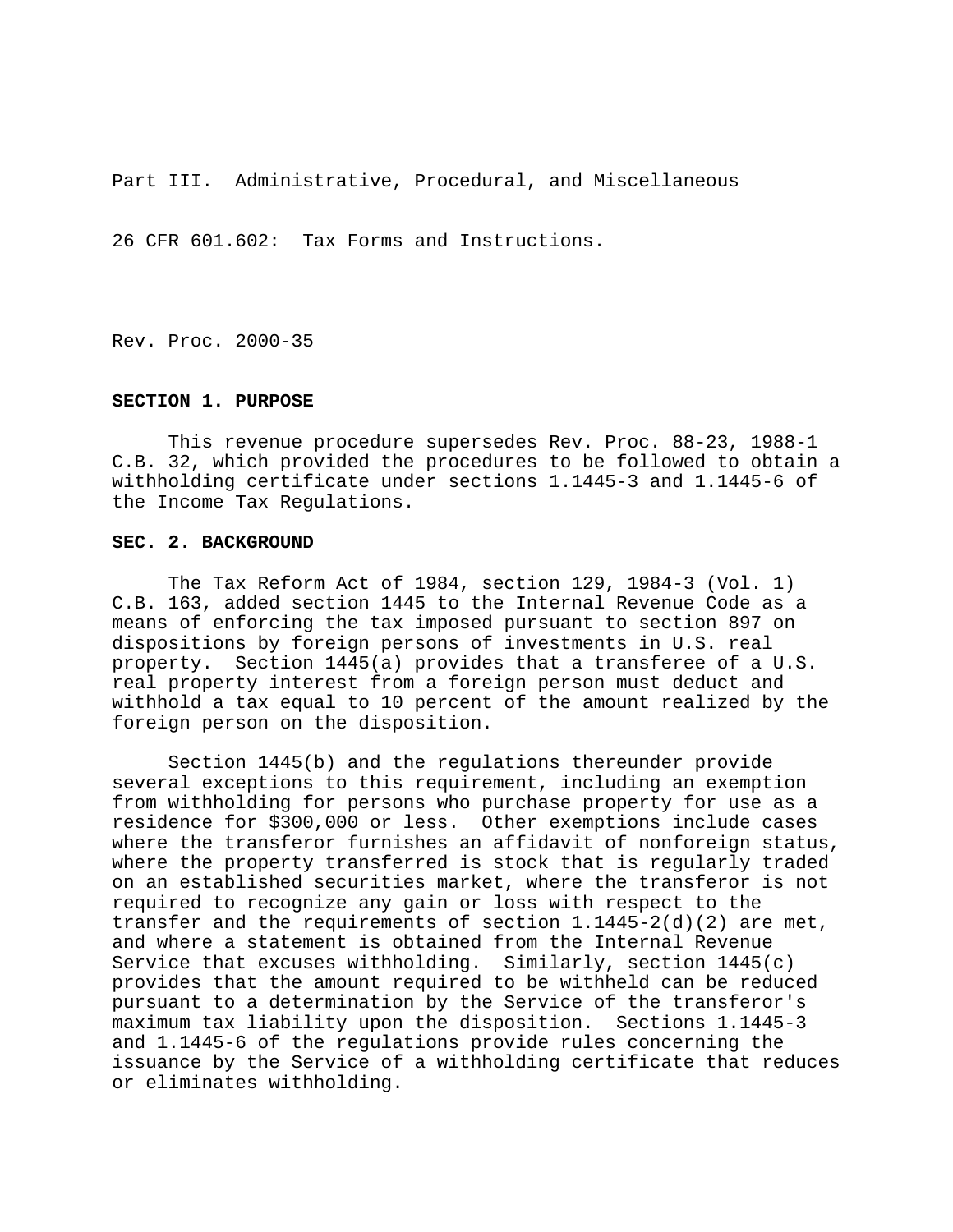Rev. Proc. 88-23 provided additional guidance concerning applications for withholding certificates. This revenue procedure supersedes Rev. Proc. 88-23, and provides additional guidance by way of modifications and clarifications to the provisions of former Rev. Proc. 88-23 concerning applications for withholding certificates.

### **SEC. 3. WITHHOLDING CERTIFICATES--IN GENERAL**

.01 Purpose of Withholding Certificate. Withholding under section 1445 of the Code may be reduced or eliminated pursuant to a withholding certificate issued by the Service in accordance with the rules set forth in this revenue procedure. A withholding certificate may be issued by the Service in cases where reduced withholding is appropriate, where the transferor is exempt from U.S. tax, or where an agreement for the payment of tax is entered into with the Service. A withholding certificate that is obtained prior to a transfer notifies the transferee that no withholding is required or that reduced withholding is required. A withholding certificate that is obtained after a transfer has been made may authorize a normal refund or an early refund. See section 1.1445-3(g) of the regulations. A withholding certificate issued pursuant to the provisions of this revenue procedure serves to fulfill the requirements, as applicable, of section 1445(b)(4) concerning qualifying statements, section  $1445(c)(1)$  concerning the transferor's maximum tax liability, or section 1445(c)(2) concerning the Secretary's authority to prescribe reduced withholding.

.02 Limited Effect of a Withholding Certificate. A withholding certificate serves only to adjust withholding obligations to correspond as closely as possible to the probable tax liability arising out of a transfer. Therefore, all determinations that are made by the Service in connection with the issuance of a withholding certificate apply solely for the limited purpose of determining withholding obligations under section 1445 of the Code, and do not necessarily represent the Service's final view with respect to any substantive issue that may arise in connection with a transfer. Similarly, the Service's acceptance in connection with the issuance of a withholding certificate of any evidence provided or any representation made by a taxpayer is made only for that purpose, is not binding for any other purpose, and does not constitute a final determination of the truth or accuracy of any such evidence or representation.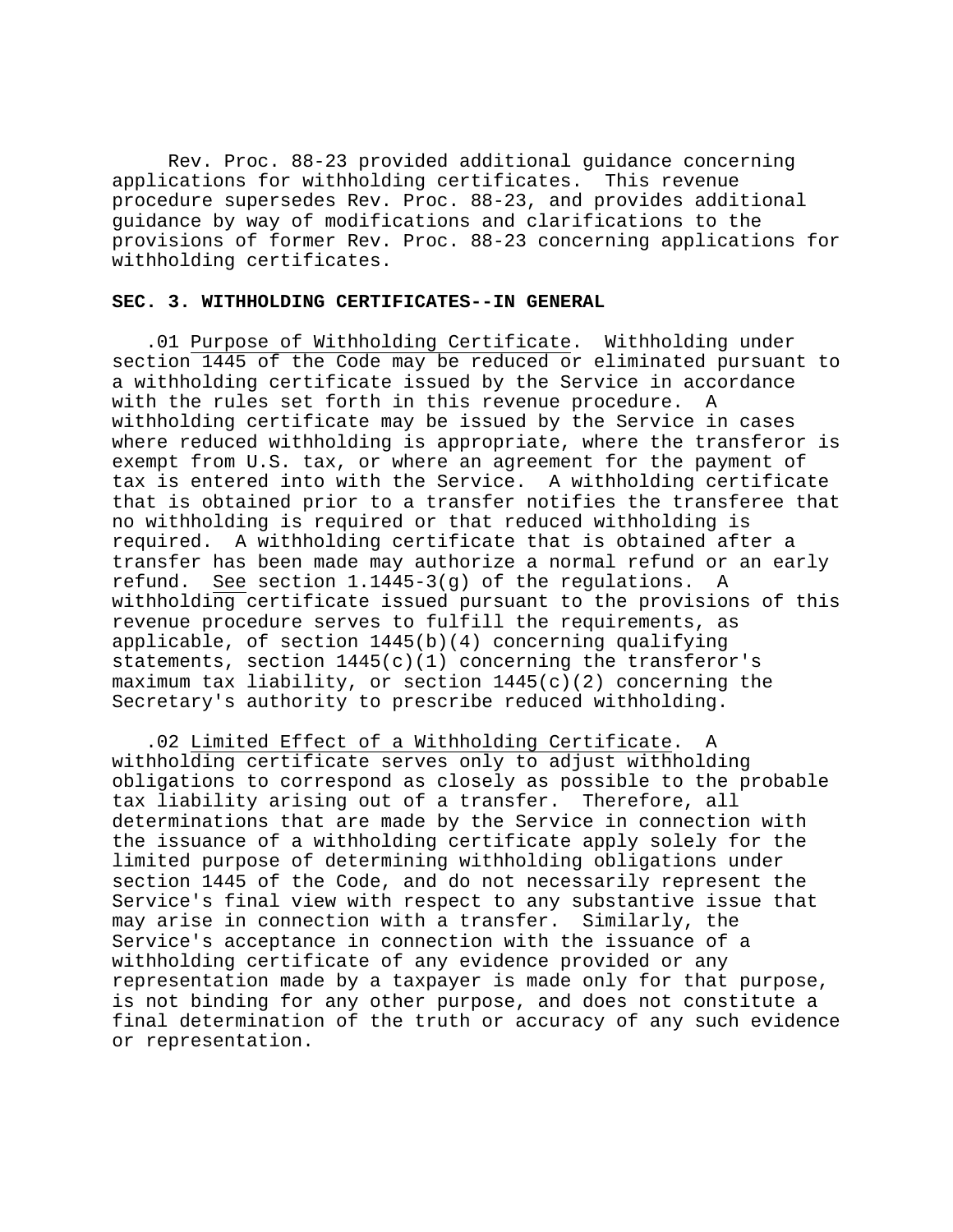.03 Types of Withholding Certificates Available. Pursuant to section 1.1445-3 of the regulations, a withholding certificate may be issued on the basis of any of the following:

1. A determination by the Service that reduced withholding is appropriate because either:

- (a) The amount otherwise required to be withheld would exceed the transferor's maximum tax liability; or
- (b) Withholding of a reduced amount would not jeopardize collection of the tax.

2. The exemption from U.S. tax of all gain realized by the transferor; or

3. An agreement entered into by the transferee or transferor for the payment of tax providing security for the tax liability.

### **SEC. 4. APPLICATIONS FOR WITHHOLDING CERTIFICATES**

.01 General rules. An application for a withholding certificate must be submitted to the Internal Revenue Service Center, P.O. Box 21086, Drop Point 8731 FIRPTA Unit, Philadelphia, PA 19114-0586. Either a transferee or a transferor may apply for a withholding certificate, but only a transferor may apply for a blanket withholding certificate. The Service ordinarily will act upon an application not later than the 90th day after all information necessary for the Service to make a determination is received. However, in the case of an application for a certificate described in section 4.03(6) below, or in unusually complicated cases, the Service may be unable to provide a withholding certificate by the 90th day. In such a case, the Service will notify the applicant by the 45th day after all information necessary for the Service to make a determination is received that additional processing time will be necessary. The Service's notice may request additional information or explanation concerning particular aspects of the application and will provide a target date for final action (contingent upon the applicant's timely submission of any requested information).

If an application for a withholding certificate is submitted before or on the date of a transfer and on the date of the transfer the application remains pending with the Service, the amount required to be withheld by the transferee is not required to be reported and paid over immediately. Similarly, if an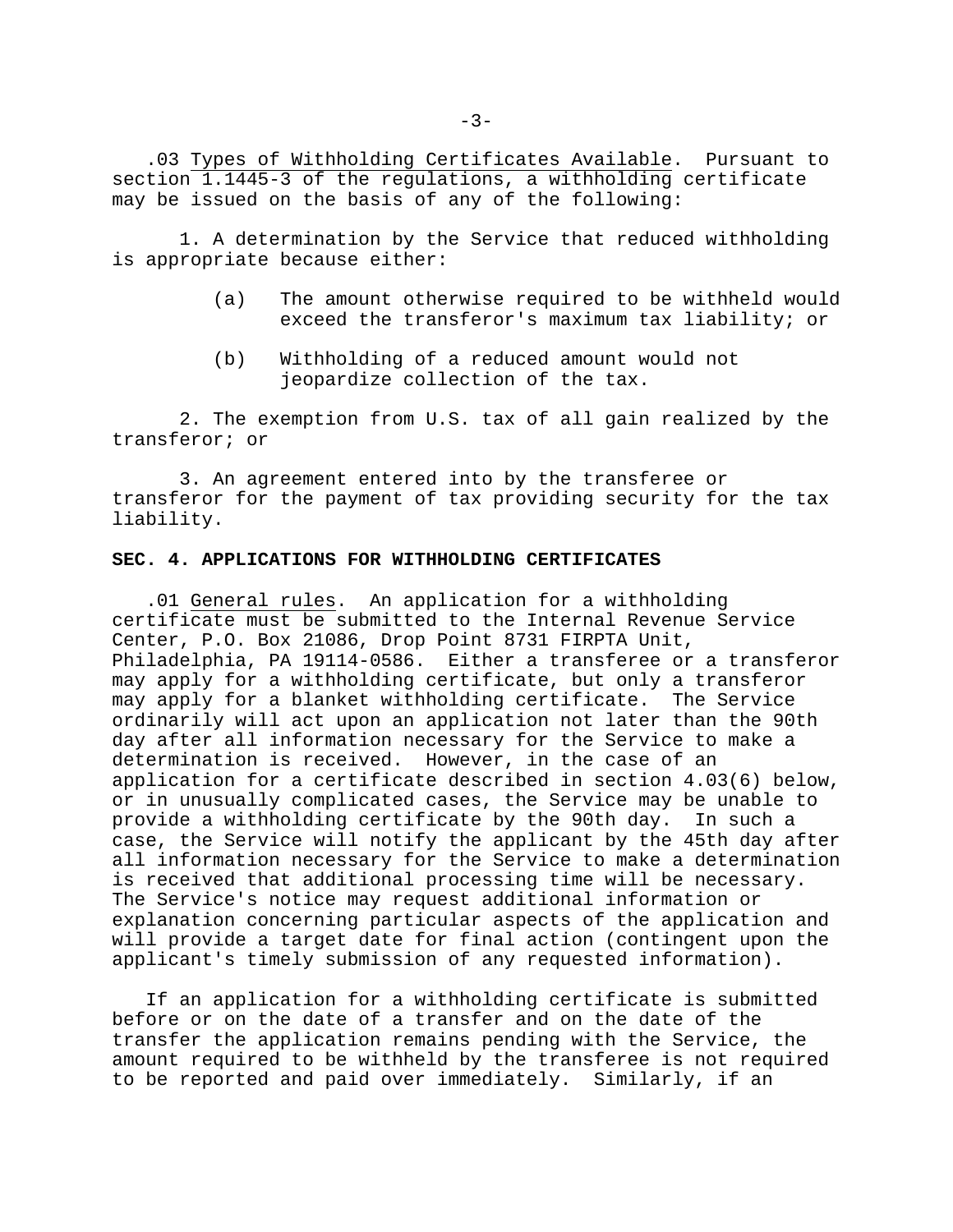application for a blanket withholding certificate is submitted before or on the date of the first transfer covered by the application, and on the date of the first transfer the application remains pending with the Service, the amount required to be withheld by the transferee is not required to be reported and paid over immediately. Instead, that amount (or such other amount as is appropriate) must be reported and paid over by the 20th day following the day upon which a copy of the withholding certificate or notice of denial is mailed by the Service. If the application is not submitted before or on the date of the transfer, or in the case of a blanket withholding certificate application, before or on the date of the first transfer, the transferee must report and pay over any tax withheld by the 20th day after the date of the transfer. Treas. Reg. ' 1.1445-  $1(c)(1)$ .

.02 Required signatures. An application for a withholding certificate must be signed by a responsible officer in the case of a corporation, by a general partner in the case of a partnership, by a trustee, executor, or equivalent fiduciary in the case of a trust or estate, and, in the case of an individual, by that individual. In addition, an application may be signed by an agent authorized to do so by a power of attorney. Form 2848 may be used for this purpose. The person signing the application must verify under penalties of perjury that all representations made in connection with the application are true, correct, and complete to the best of that person's knowledge and belief. To the extent that an application is premised in whole or in part on information provided by another party to the transaction, this information is to be supported by a written verification attached to that application signed under penalties of perjury by the party to whom it pertains. The application must follow the format set forth in section 4.04 below.

.03 Categorizing of applications. To facilitate the processing of applications for withholding certificates, this revenue procedure divides all applications into six basic categories as follows:

1. Applications for withholding certificates based on a claim that the transferor is entitled to nonrecognition treatment or is exempt from tax;

2. Applications for withholding certificates based solely on a calculation of the transferor's maximum tax liability;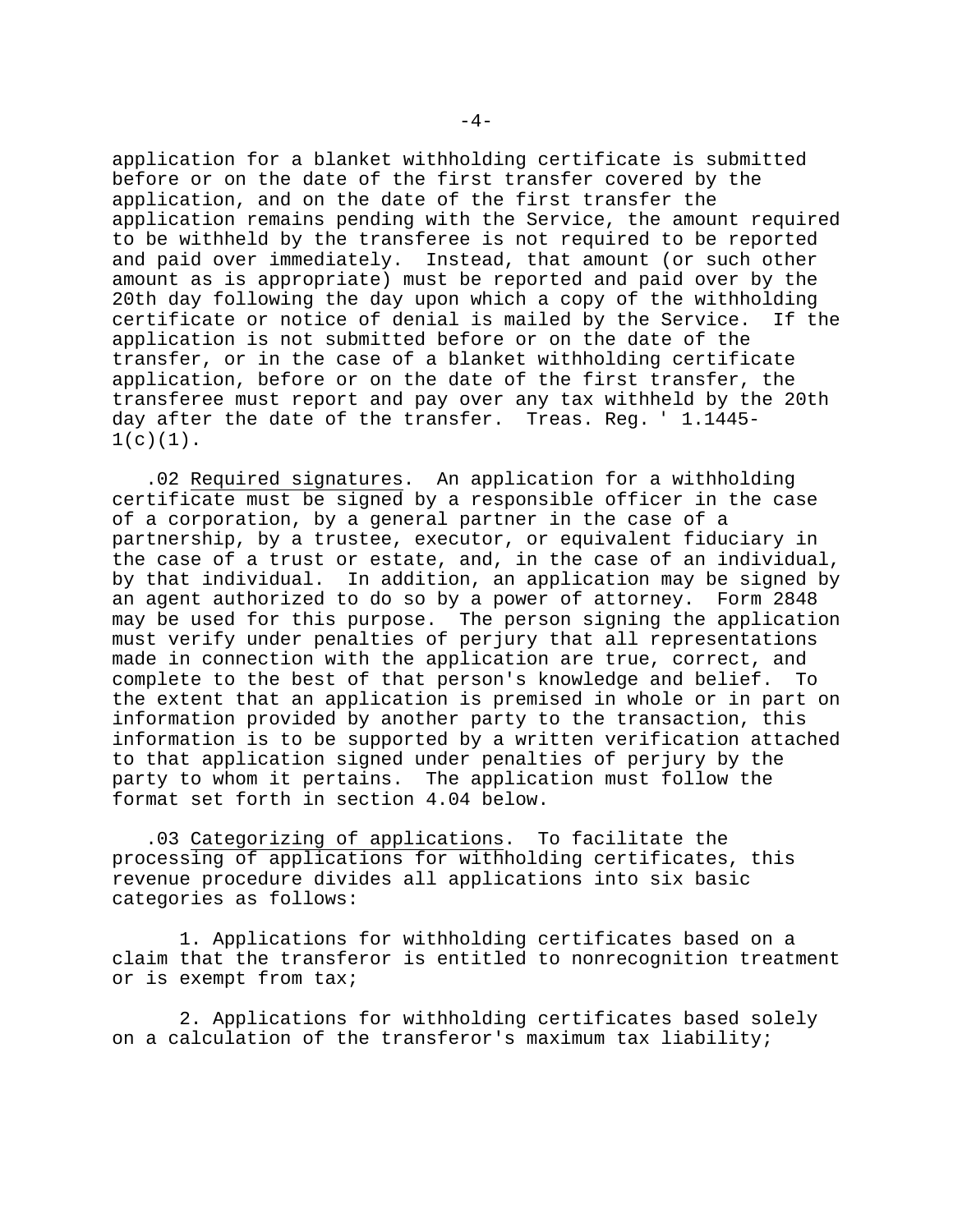3. Applications for withholding certificates under the special installment sales rules of section 7 of this revenue procedure;

4. Applications for withholding certificates based on an agreement for the payment of tax with conforming security;

5. Applications for blanket withholding certificates under section 9 of this revenue procedure; and

6. Applications for withholding certificates on any other basis.

.04 Format for application. All applications for withholding certificates must provide the following information in paragraphs labeled to correspond with the numbers and letters set forth below. Place "N/A" in the relevant space if the information requested is not applicable to the application being submitted.

- 1. (a) State which category of section 4.03, above, describes the application;
	- (b) In the case of category 4 applications (agreement for the payment of tax with conforming security):
		- (1) State whether the proposed agreement secures (A) the transferor's maximum tax liability, or (B) the amount that would otherwise be required to be withheld; and
		- (2) State whether the proposed agreement and security instrument conform to the standard formats set forth in this revenue procedure.
- 2. (a) Provide the name, taxpayer identification number (to the extent required in regulations), and home address (for an individual) or office address (for an entity) of the person applying for the withholding certificate. A mailing address should also be included if different.
	- (b) State whether the applicant is the transferee or transferor.
	- (c) Provide the name, address, and taxpayer identification number (to the extent required in regulations) of all other transferees and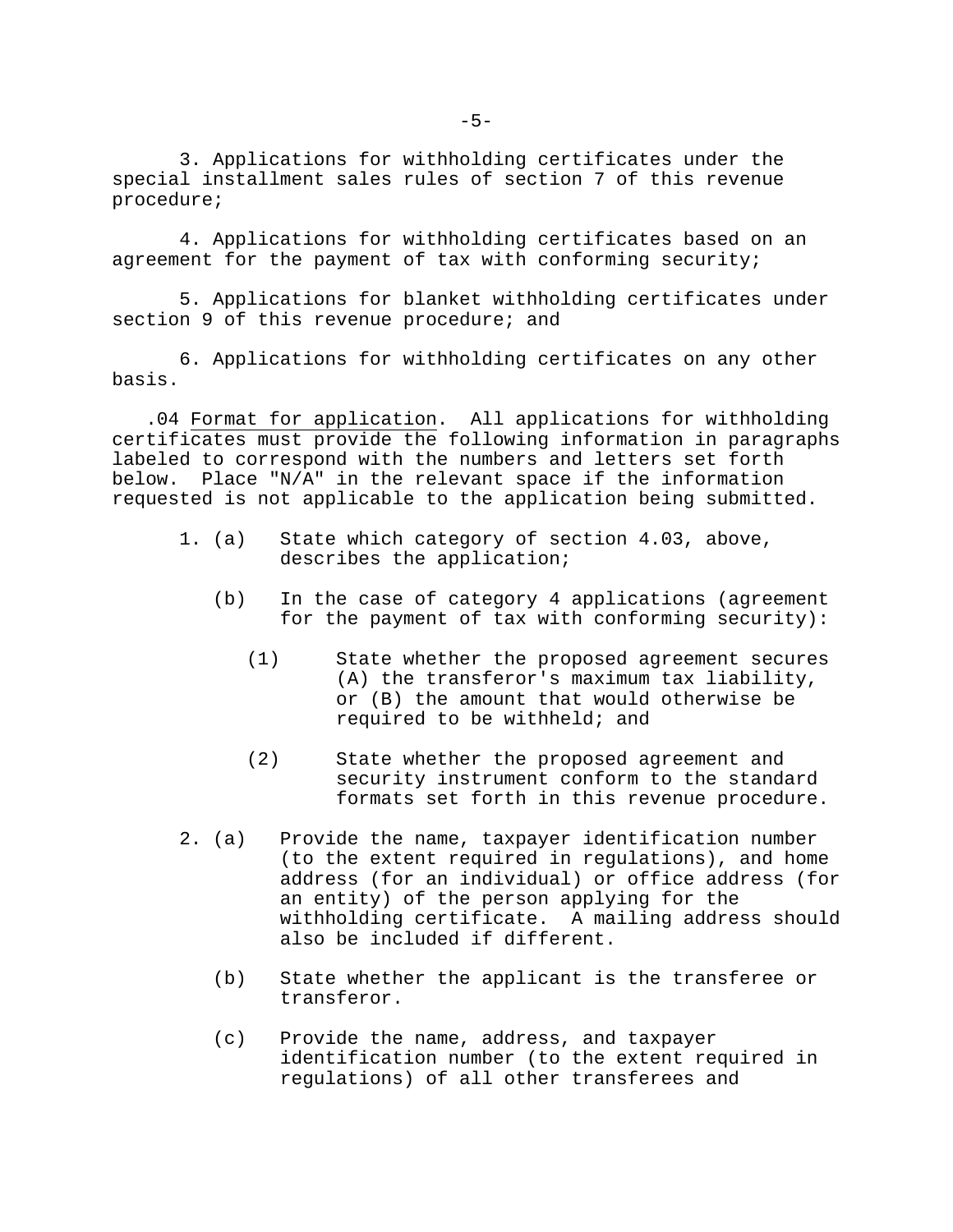transferors (specifying whether such party is a transferee or transferor) of the U.S. real property interest with respect to which the withholding certificate is sought. The applicant must determine if a taxpayer identification number exists for each party concerned and if none exists for a particular party the application must so state. Any application that is combined with the transferor's request for an early refund must include the transferor's taxpayer identification number.

3. Provide the following information concerning the U.S. real property interest with respect to which the withholding certificate is sought:

- (a) Type of interest (that is, interest in real property, in associated personal property, or in a domestic U.S. real property holding corporation);
- (b) The contract price;
- (c) Date of transfer;
- (d) In the case of an interest in real property, its location and a general description of the property (for example, "10-story, 100 unit luxury apartment building"); and
- (e) In the case of an interest in a U.S. real property holding corporation, the class or type and amount of the interest.
- (f) Whether in the three preceding taxable years: (1) U.S. income tax returns were filed relating to the U.S. real property interest, and if so, when and where those returns were filed, and if not, why returns were not filed; and (2) whether U.S. income taxes were paid relating to the U.S. real property interest, and if so, the amount of the tax paid.

4. Provide full information concerning the basis for the issuance of the withholding certificate, in accordance with the rules of sections 4.05 through 4.11 below. Although the information to be included in this section of the application will necessarily vary from case to case, the rules set forth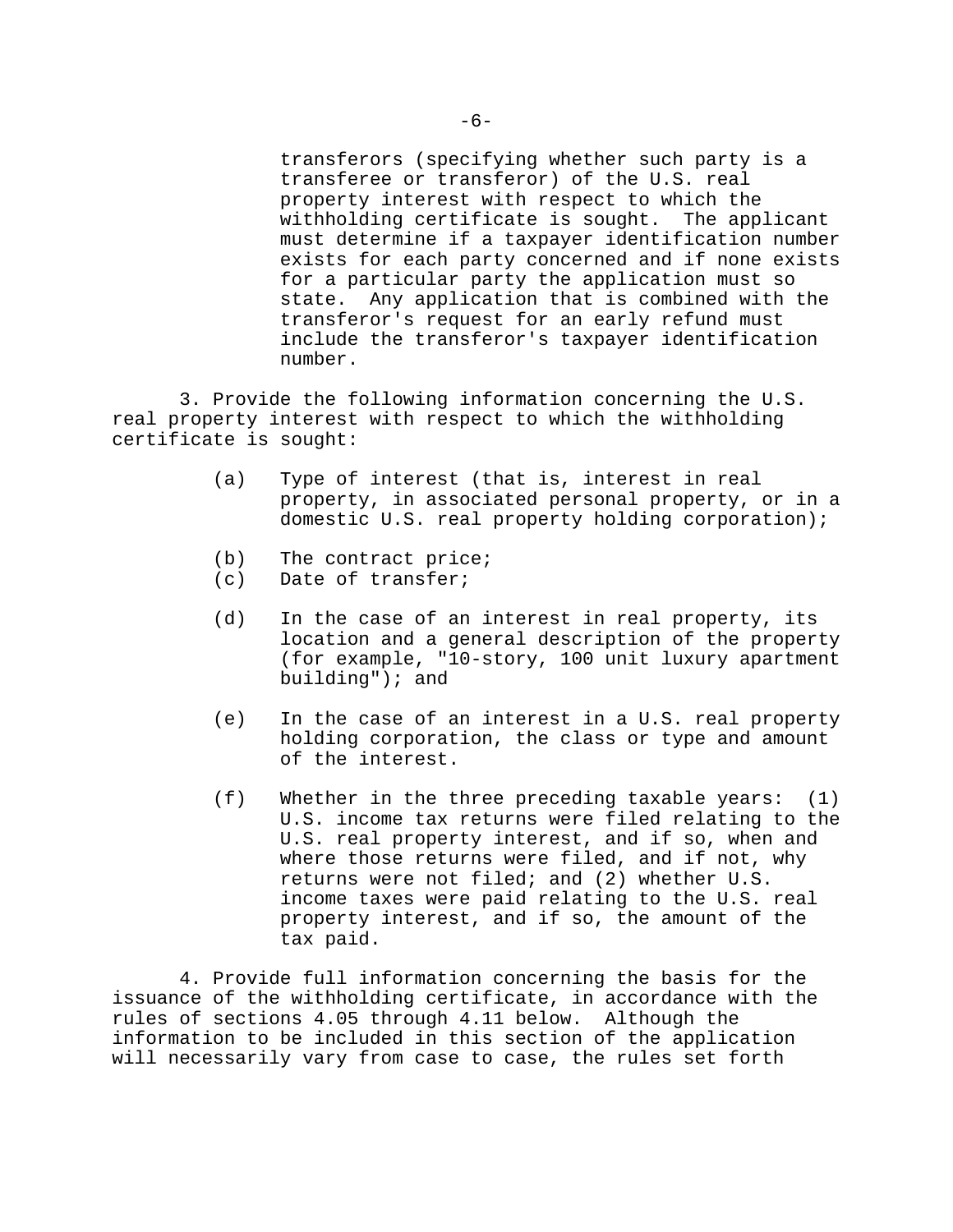below provide general guidelines for the inclusion of appropriate information with respect to each category of application.

5. The use of Form 8288-B to apply for a withholding certificate under categories 1 through 3 will expedite the application process. An application that is not substantially complete when submitted will be rejected. For example, an application without a specific or estimated date of transfer will not be considered to be substantially complete.

.05 Information concerning category 1 applications (nonrecognition or exempt transfer). If a withholding certificate is sought on the basis of a claim that the transaction is entitled to nonrecognition treatment or is exempt from U.S. taxation, provide the following:

1. A brief description of the transfer;

2. A brief summary of the law and facts supporting the claim of nonrecognition or exemption;

3. Evidence that the transferor has no unsatisfied withholding liability, as described in section  $4.06(3)$ ; and

4. The contract price (if any), or if no contract price is available, the most recent assessed value, for state or local property tax purposes, of the U.S. real property interest to be transferred, or, if such assessed value is not available, then the good faith estimate of its fair market value (no supporting evidence concerning the value of the property need be supplied).

# .06 Information concerning category 2 applications (determination of maximum tax liability).

1. In general. If a withholding certificate is sought on the basis of a determination of the transferor's maximum tax liability, information must be provided to establish the two elements of that liability: (a) the maximum tax that may be imposed on the disposition, and (b) the transferor's unsatisfied withholding liability. Paragraphs 4.06(2) and .06(3), below, provide guidelines for the furnishing of such information. For further information concerning the determination of the transferor's maximum tax liability, see section 1.1445-3(c) of the regulations.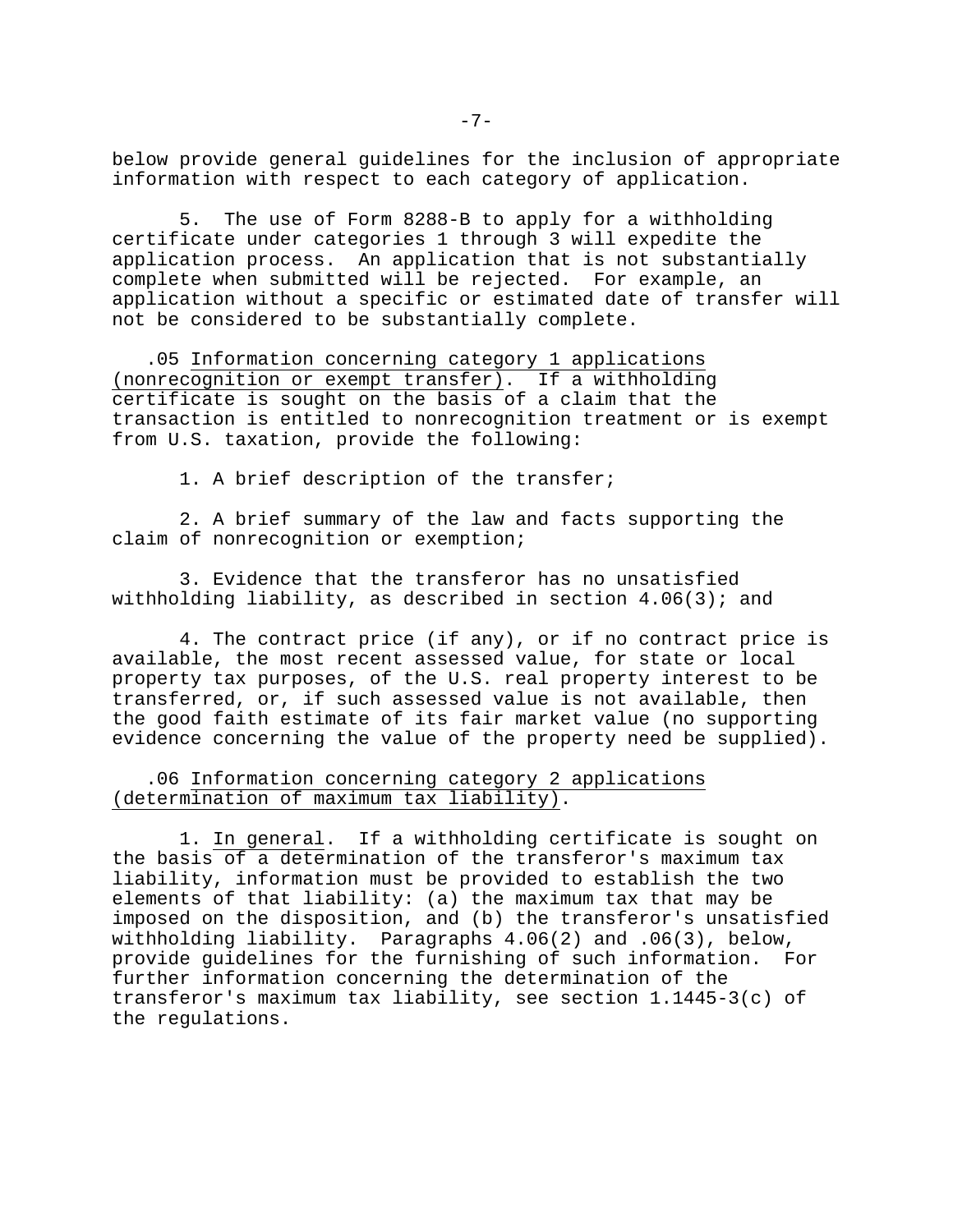2. Maximum tax on disposition. (a) The applicant must provide a calculation of the maximum tax that may be imposed on the disposition, including the following information:

- (1) The amount to be realized by the transferor plus evidence confirming this amount, such as a copy of the signed contract relating to the transfer;
- (2) Adjusted basis of the property plus evidence confirming the basis claimed, such as schedules of depreciation for tax purposes (if no depreciation schedules are provided, the application must state the nature of the use of the property and why depreciation was not allowed);
- (3) Amounts to be recaptured with respect to depreciation, investment tax credit, or other items subject to recapture;
- (4) Maximum capital gain and/or ordinary income tax rates applicable to the transfer;
- (5) Tentative tax owed;
- (6) Amount of any increase or reduction of tax to which the transferor is subject, including any reduction to which the transferor is entitled under a provision of a U.S. income tax treaty as well as evidence supporting the adjustment claimed. See section  $1.1445-3(c)(2)$  of the regulations.

(b) For purposes of calculating the maximum tax that may be imposed upon a disposition, unused credit carryovers shall not be taken into account, and net operating loss carry-overs (NOLs) (see section 172 of the Code) may be taken into account only if:

- (1) The transferor claiming the NOL has been engaged in a trade or business in the U.S. during the three preceding tax years and has timely filed an income tax return for each of those years (copies of which should be attached);
- (2) The claimed NOL has been reflected on previouslyfiled returns (no anticipated loss with respect to current year operations may be considered);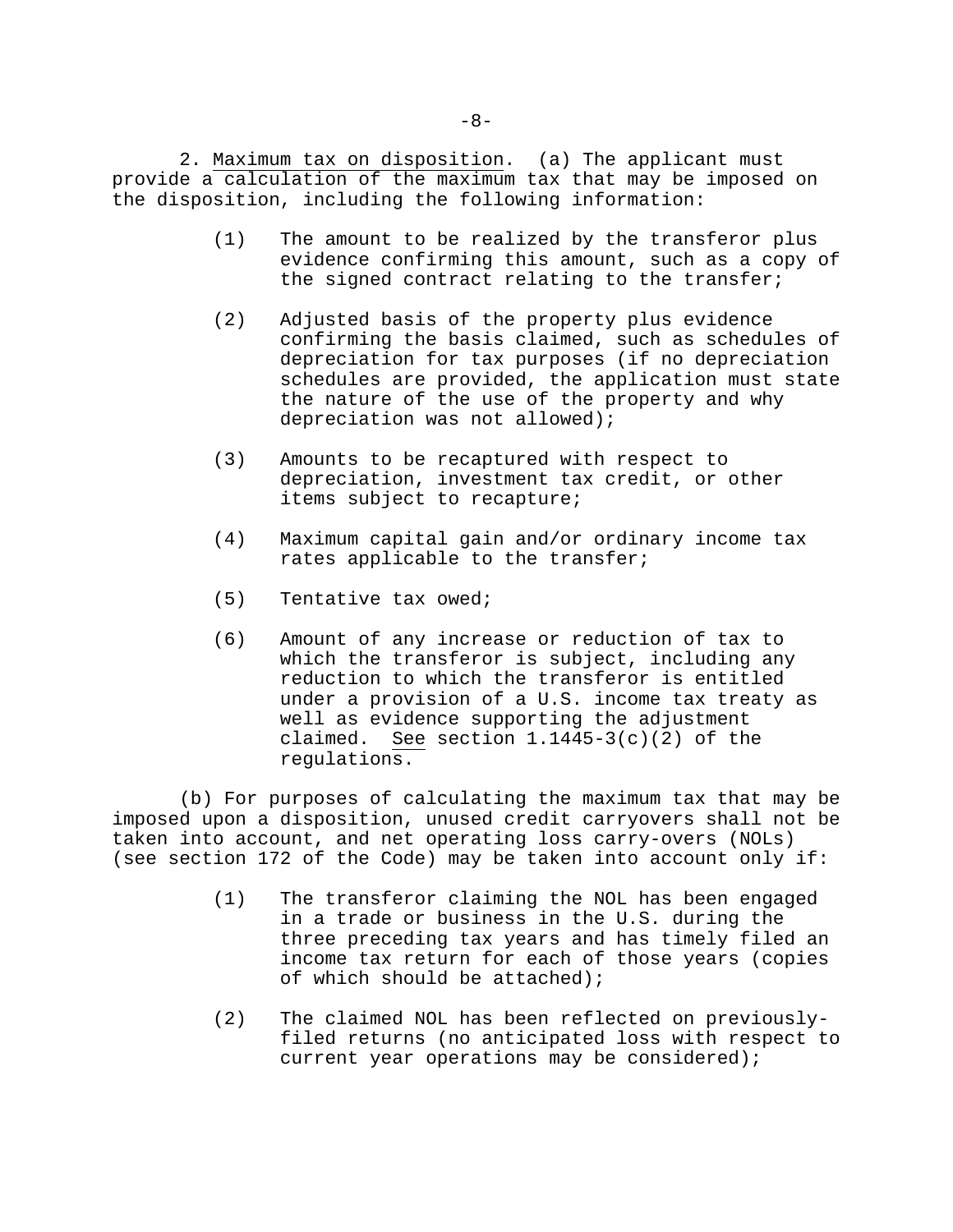- (3) The claimed NOL is not currently the subject of an examination by or a dispute with the Service;
- (4) The transferor agrees that, if the amount of gain that the transferor claimed would be offset by the NOL exceeds the amount of the gain actually recognized and offset by the claimed NOL when the transferor files its tax return for the current tax year, the transferor will pay interest upon the excess of the amount that should have been subject to withholding over the amount, if any, actually withheld, which interest will be computed:
	- (A) At the rates and in the manner prescribed by sections 6621 and 6622 of the Code; and
	- (B) With respect to the period between the date on which withholding would otherwise have been required and the date on which payment is made (for purposes of determining whether gain recognized on the disposition was in fact offset by the claimed NOL, the NOL is deemed first to offset income from sources other than the disposition of U.S. real property interests, and then to offset gain from such dispositions with respect to which a withholding certificate was issued in the order to which such dispositions occurred);
- (5) The claimed NOL has not previously been used to reduce withholding upon other dispositions of U.S. real property interests or to reduce the amount of any other obligation or liability under U.S. internal revenue laws; and
- (6) As part of the application, the transferor represents that:
	- (A) At least 80 percent of its gross income subject to U.S. taxation in the taxable year of disposition will be derived from U.S. real property interests; and
	- (B) In calculating the maximum tax that may be imposed on the disposition, the application calculates the NOL in the manner prescribed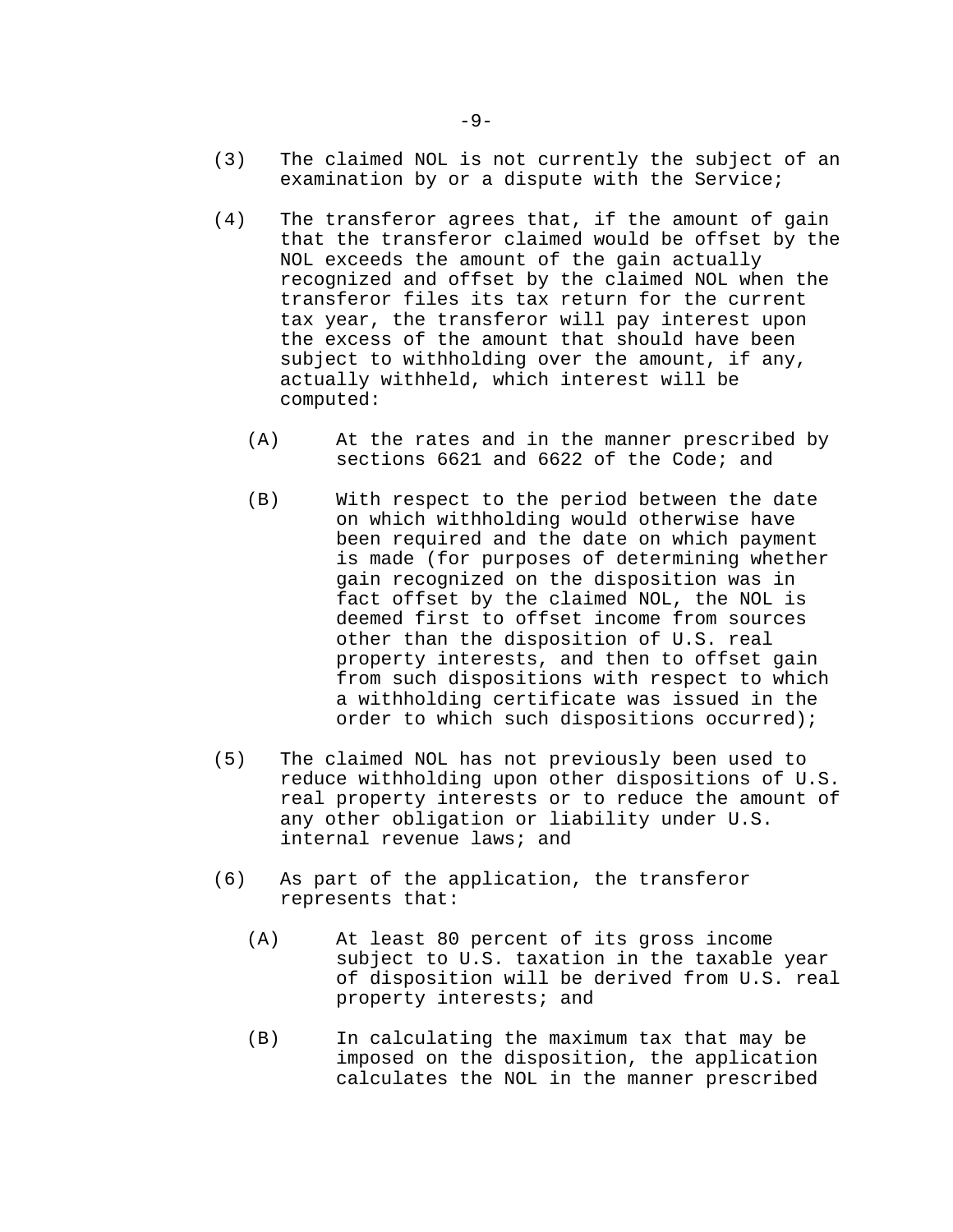by the provisions of this section 4.06(2)(b), and the NOL is taken into account only to the extent permitted by such provisions.

3. Transferor's unsatisfied withholding liability. The applicant must provide a calculation of the transferor's unsatisfied withholding liability or evidence that it does not exist. That liability is the amount of any tax that the transferor was required to but did not withhold and pay over under section 1445 of the Code upon the acquisition of the subject U.S. real property interest or a predecessor interest. The transferor's unsatisfied withholding liability is included in the calculation of maximum tax liability so that such prior withholding liability may be satisfied by the transferee's withholding upon the current transfer. For purposes of this paragraph 3, a predecessor interest is one that was exchanged for the subject U.S. real property interest in a transaction in which the transferor was not required to recognize the full amount of the gain or loss realized upon the transfer. For further information, see section 1.1445-3(c)(3) of the regulations. Evidence that the transferor has no unsatisfied withholding liability includes any one of the following items:

- (a) Evidence that the transferor acquired the subject or predecessor U.S. real property interest before January 1, 1985;
- (b) A copy of the Form 8288 that was filed by the transferor, and proof of payment of the amount shown due thereon, with respect to the transferor's acquisition of the subject or predecessor U.S. real property interest;
- (c) A copy of a withholding certificate issued with respect to the transferor's acquisition of the subject or predecessor U.S. real property interest, plus a copy of Form 8288 and proof of payment with respect to any withholding required under that certificate;
- (d) A copy of the nonforeign certificate (see Treas. Reg. '1.1445-2(b)(2))furnished by the person from whom the subject U.S. real property interest was acquired, executed at the time of that acquisition;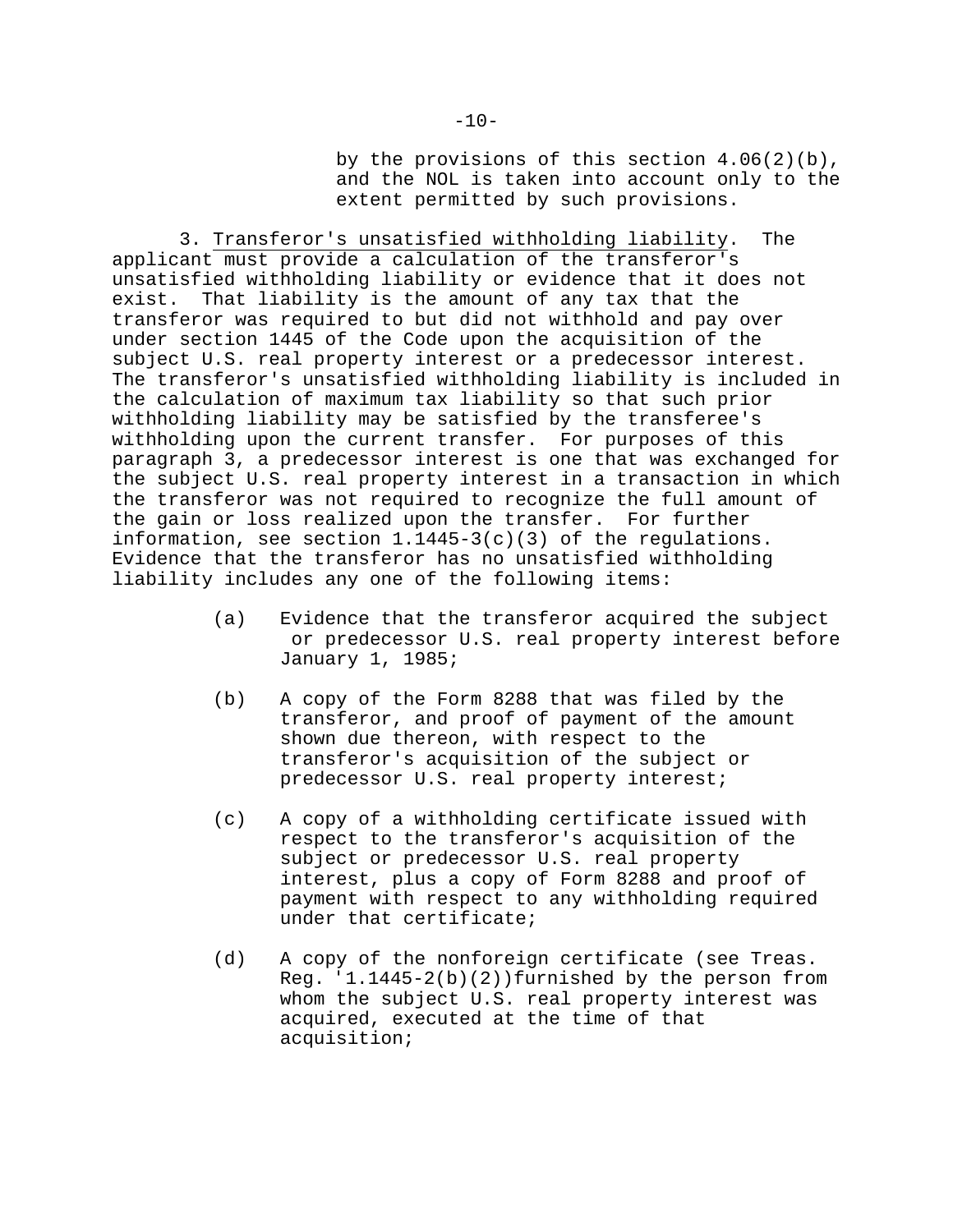- (e) Evidence that the transferor purchased the subject or predecessor U.S. real property interest for \$300,000 or less and a statement, signed by the transferor under penalties of perjury, that the transferor purchased the property for use as a residence within the meaning of section 1.1445-  $2(d)(1)$ ;
- (f) Evidence that the person from whom the transferor acquired the subject or predecessor U.S. real property interest fully paid any tax imposed on that transaction pursuant to section 897;
- (7)A copy of a notice of nonrecognition treatment provided to the transferor pursuant to section 1.1445-2(d)(2) by the person from whom the transferor acquired the subject or predecessor U.S. real property interest; and
- (h) A statement, signed by the transferor under penalties of perjury, setting forth the facts and circumstances that support the transferor's conclusion that no withholding was required under section 1445(a) with respect to the transferor's acquisition of the subject or predecessor U.S. real property interest.

.07 Information concerning category 3 applications (installment sales). See section 7 of this revenue procedure.

.08 Information concerning category 4 applications (agreement for the payment of tax with conforming security). If a withholding certificate is sought on the basis of an agreement for the payment of tax, the application must include:

- 1. Information establishing:
	- (a) The transferor's maximum tax liability, in accordance with section 4.06; or
	- (b) The amount otherwise required to be withheld pursuant to section 1445(a) of the Code;

2. A signed copy of the agreement proposed by the applicant; and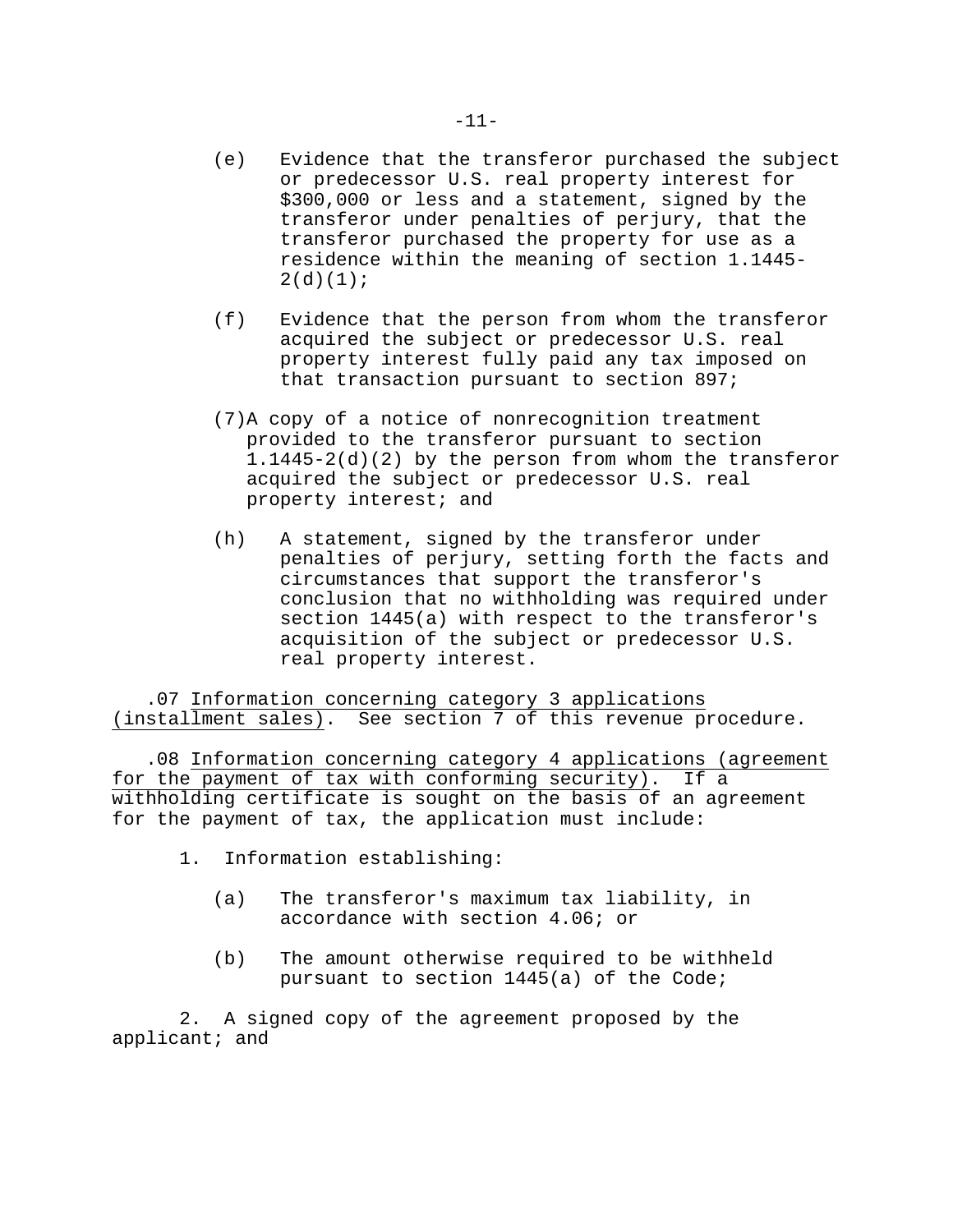3. A copy of the security instrument proposed by the applicant. For further information concerning agreements for the payment of tax and security instruments, see sections 5 and 6 of this revenue procedure and section 1.1445-3 of the regulations.

.09 Information concerning category 5 applications (blanket withholding certificate). See section 9 of this revenue procedure.

.10 Information concerning Category 6 applications (nonstandard applications).

1. Agreement for payment of tax with nonconforming security. If the applicant seeks to enter into an agreement for the payment of tax, but wishes to provide a nonconforming type of security, the application must include:

- (a) The information required by section 4.08 concerning category 4 applications;
- (b) A description of the nonconforming security proposed by the applicant; and
- (c) A memorandum of law and facts establishing that the proposed security is valid and enforceable and that it adequately protects the government's interest.

2. Other non-standard applications. An application for a withholding certificate not otherwise described in this revenue procedure must explain in detail the proposed basis for the issuance of the certificate and set forth the reasons justifying the issuance of a certificate on that basis.

.11 Information submitted by foreign governments. In addition to the information required in Sec. 4.04 and Sec. 4.05, a foreign government submitting an application on the basis that the subject U.S. real property is used by the foreign government for a diplomatic mission should submit the following information:

1. Information identifying the diplomatic property;

2. Information establishing that the property is used by the foreign government for a diplomatic mission; and

3. Information describing whether the property has been recognized by the State Department as being diplomatic property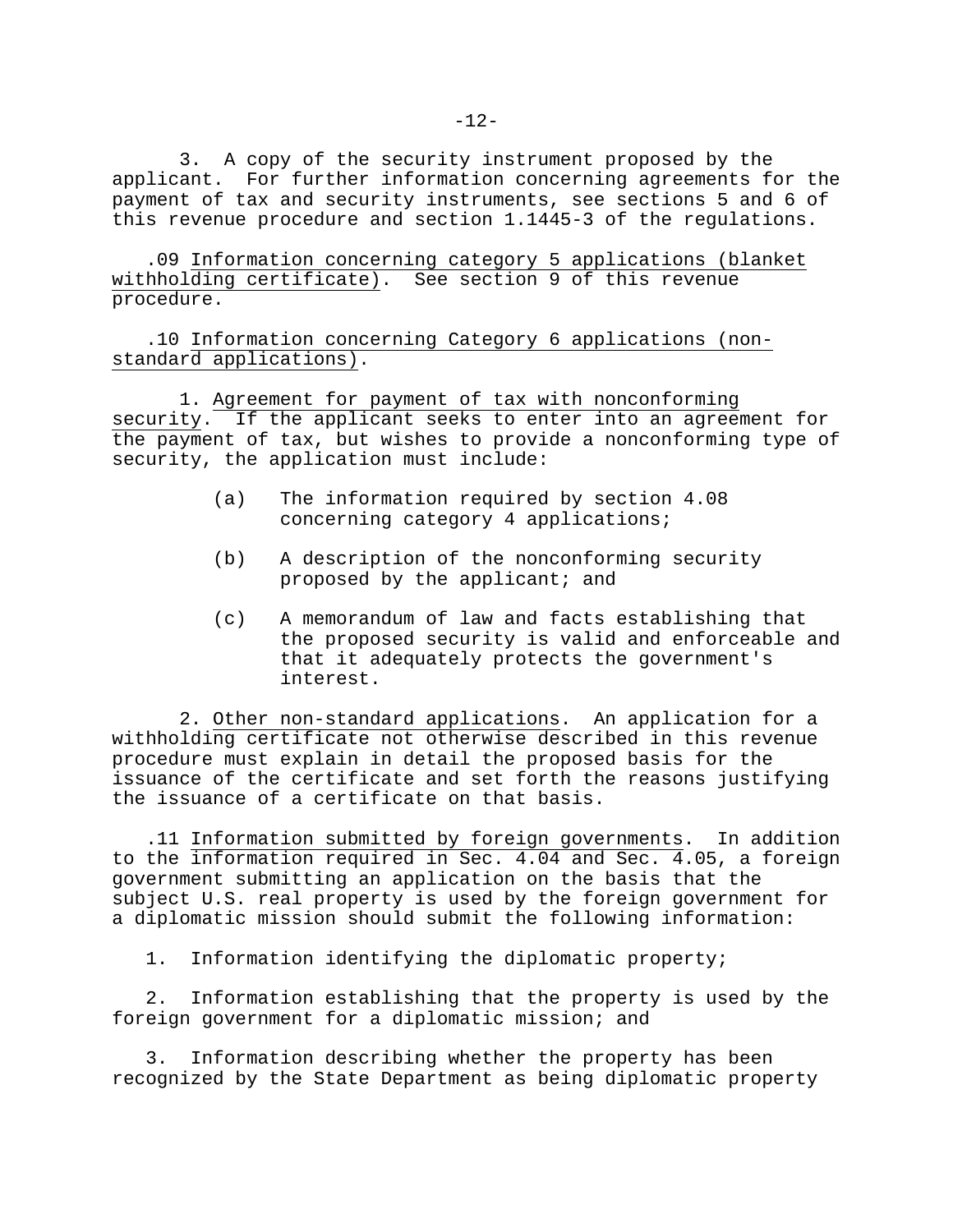subject to the Foreign Missions Act, ' 202, 22 U.S.C. ' 4305 (1982).

.12 Availability of records. The applicant shall make available to the Commissioner, within the time prescribed by the Commissioner, all information that may be required by the Commissioner in order to verify that representations relied upon by the Commissioner in accepting the agreement are accurate, and that the obligations assumed by the applicant will be performed pursuant to the agreement. Failure to provide requested information promptly will usually result in rejection of the application. Instead of such rejection, the Commissioner, in his discretion, may also consider extension of an established target date for issuing a withholding certificate. The parties shall agree that the review of books and records pursuant to the agreement shall not constitute an examination for purposes of section 7605(b) of the Code.

#### **SEC. 5. AGREEMENT FOR THE PAYMENT OF TAX**

.01 In general. The Service will issue a withholding certificate that excuses withholding or that permits a transferee to withhold a reduced amount if either the transferor or the transferee enters into an agreement for the payment of tax. An agreement for the payment of tax is a contract between the Service and any other person that consists of two necessary elements. Those elements are:

1. A detailed description of the rights and obligations of each; and

2. A security instrument or other form of security acceptable to the Commissioner.

.02 Contents of agreement--In general. An agreement for the payment of tax must either provide adequate security for the payment of the tax in accordance with section 6 of this revenue procedure or provide for the payment of the tax through a combination of security and withholding of tax by the transferee.

The agreement must cover an amount described in subdivision (a) or (b) of this paragraph.

(a) Tax that would otherwise be withheld. An agreement for the payment of tax may cover the tax that would otherwise be required to be withheld pursuant to section 1445(a) of the Code. In addition to securing the amount computed pursuant to section 1445(a), the agreement must provide that the applicant will pay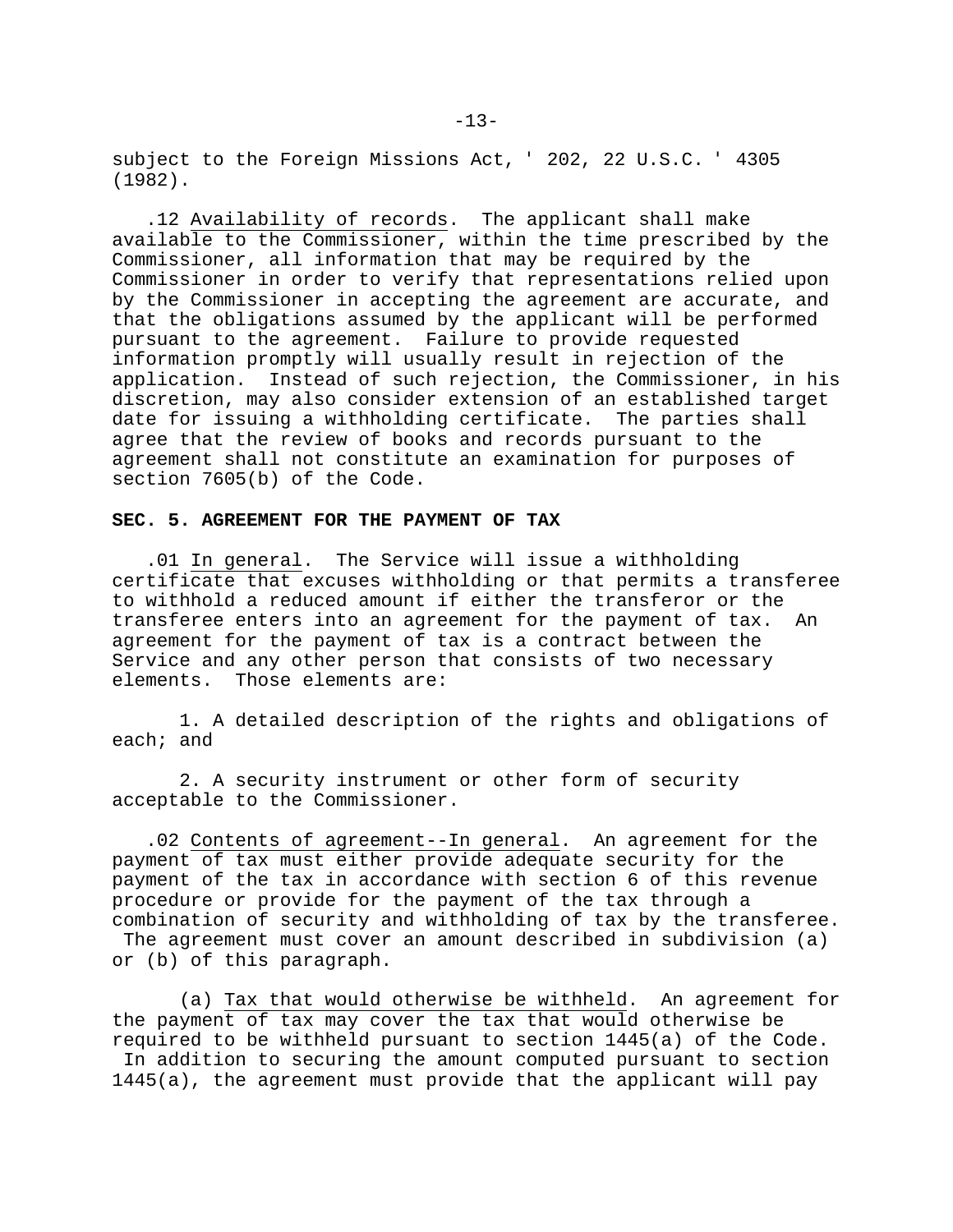interest upon that amount, at the rates and in the manner prescribed by section 6621 and 6622, with respect to the period between the date on which the tax imposed by section  $1445(a)$ would otherwise be due (i.e., the 20th day after the date of transfer) and the date on which the transferor's payment of tax with respect to the disposition will be due. Interest and additions with respect to the tax also must be secured. In most instances, payments of interest and additions to tax may be secured by the same agreement that secures payment of taxes. At the discretion of the Commissioner, however, separate security agreements may be required.

(b) Maximum tax liability. An agreement for the payment of tax may provide for the payment of the transferor's maximum tax liability, determined in accordance with section 4.06(2) of this revenue procedure. The agreement must also provide for the payment of an additional amount equal to 25 percent of the amount determined under section 4.06(2). This additional amount secures the interest and additions to tax that would accrue between the date of a failure to file a return and pay tax with respect to the disposition and the date on which the Service collects the tax pursuant to the agreement.

.03 Parties to the agreement. All agreements for the payment of tax will be between the Commissioner and the applicant furnishing the security or personally guaranteeing payment of any tax later determined to be due. In addition, the Commissioner may require as a signatory any other party deemed to be appropriate. The Commissioner may require such other terms and conditions, or vary the format as appropriate in the particular case, to provide adequate security.

.04 Contents of agreement--Stated purpose and warranties. The agreement for the payment of tax should state the purpose and basis of the agreement. It should also recite any warranties or representations upon which the Commissioner will be required to place material reliance in accepting the agreement.

.05 Contents of agreement--Identification of security. The agreement for the payment of tax must set forth in detail the obligations to be assumed and identify the nature of the security that is being offered. To the extent that the security is embodied in an instrument or document collateral to the agreement, such instrument or document must be incorporated by reference in the agreement.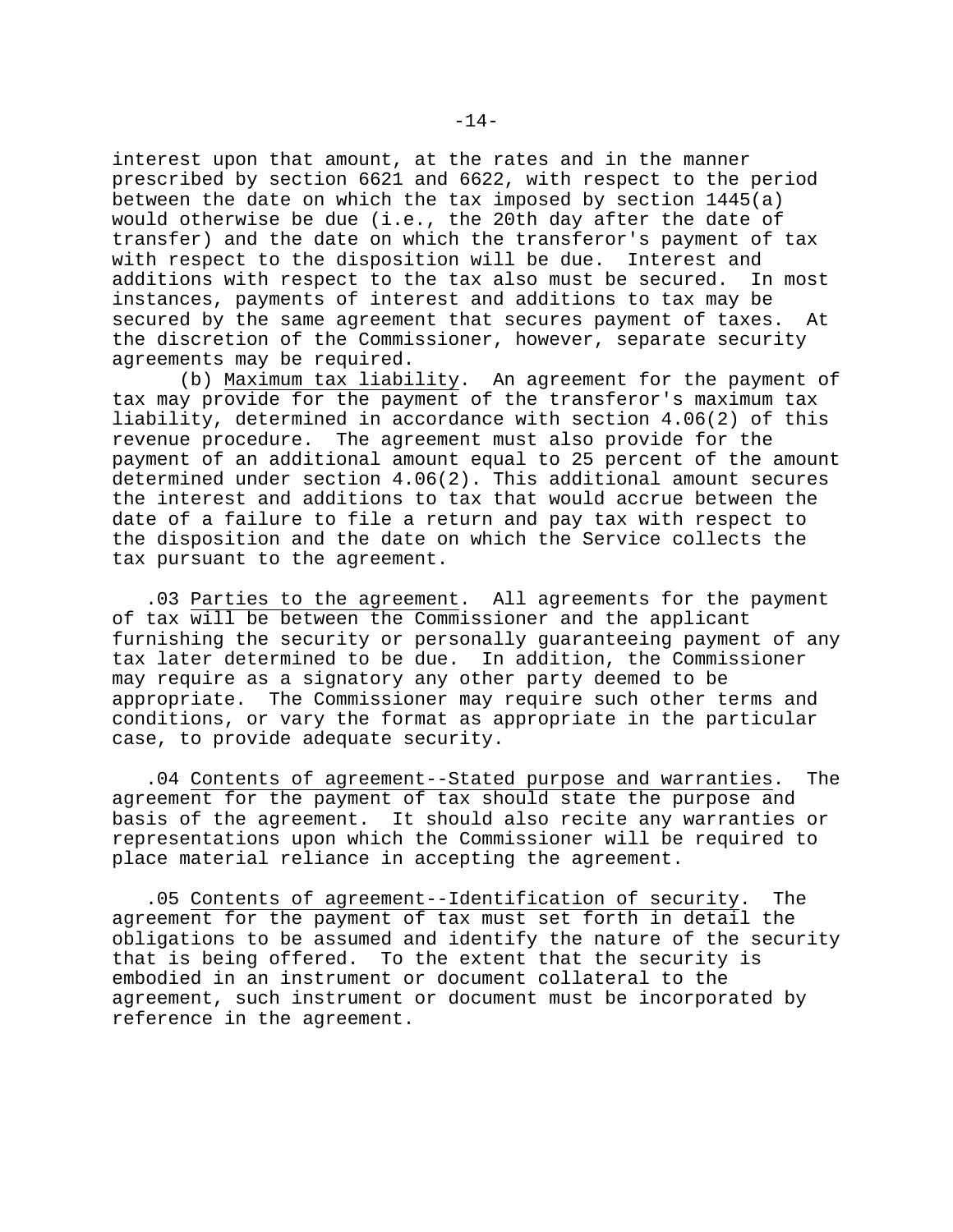.06 Sample agreement. The following example sets forth the language of an agreement for the payment of tax that in most circumstances will be acceptable to the Service:

1. This agreement is entered into pursuant to the provisions of section 1445 of the Internal Revenue Code (the "Code") and the regulations thereunder.

The signatories warrant that they are authorized under applicable law to enter into the agreement and undertake the actions and obligations specified herein.

2. \_\_\_\_\_\_\_\_ (name) warrants that (s)he/it will make timely payment of any liability (including tax, penalties, interest, and additions to tax) that may become lawfully due and owing under the Code as a result of the disposition or distribution by \_\_\_\_\_\_\_\_\_ of the interest, or any part thereof, described in Exhibit(s)  $[the "subject interest(s)"]$  giving rise to tax liability by reason of the operation of sections 871(b), 882, and/or 897 of the Code. The related security secures payment of such amounts. Security for the payment of such liability is provided in the amount of \_\_\_\_\_\_\_\_, in accordance with the requirements of section 1.1445-3(e)(2) of the Income Tax Regulations. The computation of the proper amount of security to be provided is set forth in Exhibit and such computation is hereby incorporated by reference.

3. The provisions of this agreement shall be construed as binding upon all signatories to this agreement, unless the intent to exclude any one or more signatories is clearly set forth in the provisions or is clearly implicit in the terms hereof.

4. The amount of each deposit of estimated tax that will be required with respect to the amount recognized on the subject disposition may be collected by levy upon or recourse to the security as of the date following the date on which each such deposit is due (unless such deposit is timely made).

5. The entire amount of the liability may be collected by levy upon or recourse to the security at any time during the nine months following the date on which the payment of tax with respect to the subject disposition is due, subject to release of the security upon the full payment of the tax and any interest and penalties due. If the transferor requests an extension of time to file a return with respect to the disposition, the Commissioner may require that the term of the security instrument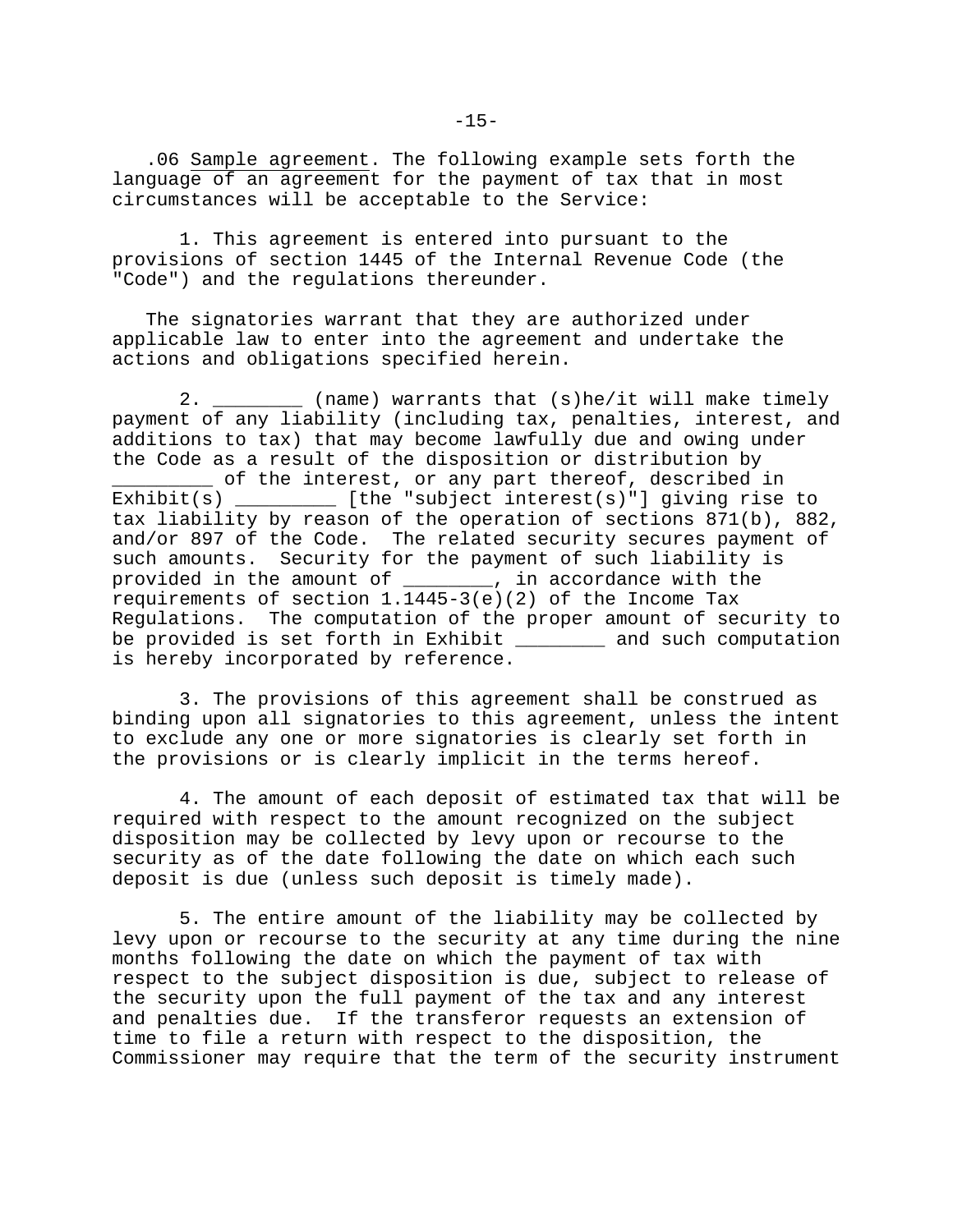be extended until the date that is nine months after the filing deadline as extended.

6. The applicant shall make available to the Commissioner within 30 days of a request from the Commissioner all information that may be required by the Commissioner in order to verify that representations relied upon by the Commissioner in accepting the agreement are accurate, and that the obligations assumed by the applicant are performed pursuant to this agreement.

7. The parties agree that the review of books and records pursuant to this agreement shall not constitute an examination for purposes of section 7605(b) of the Code.

8. Nothing in this agreement shall limit the Commissioner from performing the obligations imposed upon or delegated to him under the law.

9. Upon the occurrence of any default by the applicant under the applicable provisions of this agreement, in addition to any and all other rights and remedies which the Commissioner may have hereunder, or under any other applicable law, or otherwise, the Commissioner may reduce the claim to judgment, otherwise enforce the security interests by any available judicial procedure, and exercise any other rights and remedies the Commissioner may have at law, or in equity, or otherwise, including, but not limited to the right to apply toward payment of the obligations hereunder, without notice to the applicant, any sums which may then be held by the Commissioner for said applicant.

10. For purposes of this agreement, the term "default" means a material misrepresentation of material fact or a failure to honor an obligation or warranty agreed to herein.

11. Except as otherwise provided in this agreement, no provision of this agreement shall be deemed to constitute a waiver of any right that any party may have to recover any amount in accordance with the laws, statutes, and regulations of the United States, nor shall any provision of the agreement be deemed to be an admission by any person, whether or not a party hereto, that such person is liable for any federal income tax, or, if a foreign corporation or nonresident alien, that such person is subject to the taxing jurisdiction of the United States, or if the Commissioner, that the facts upon which this agreement is based are true and accurate.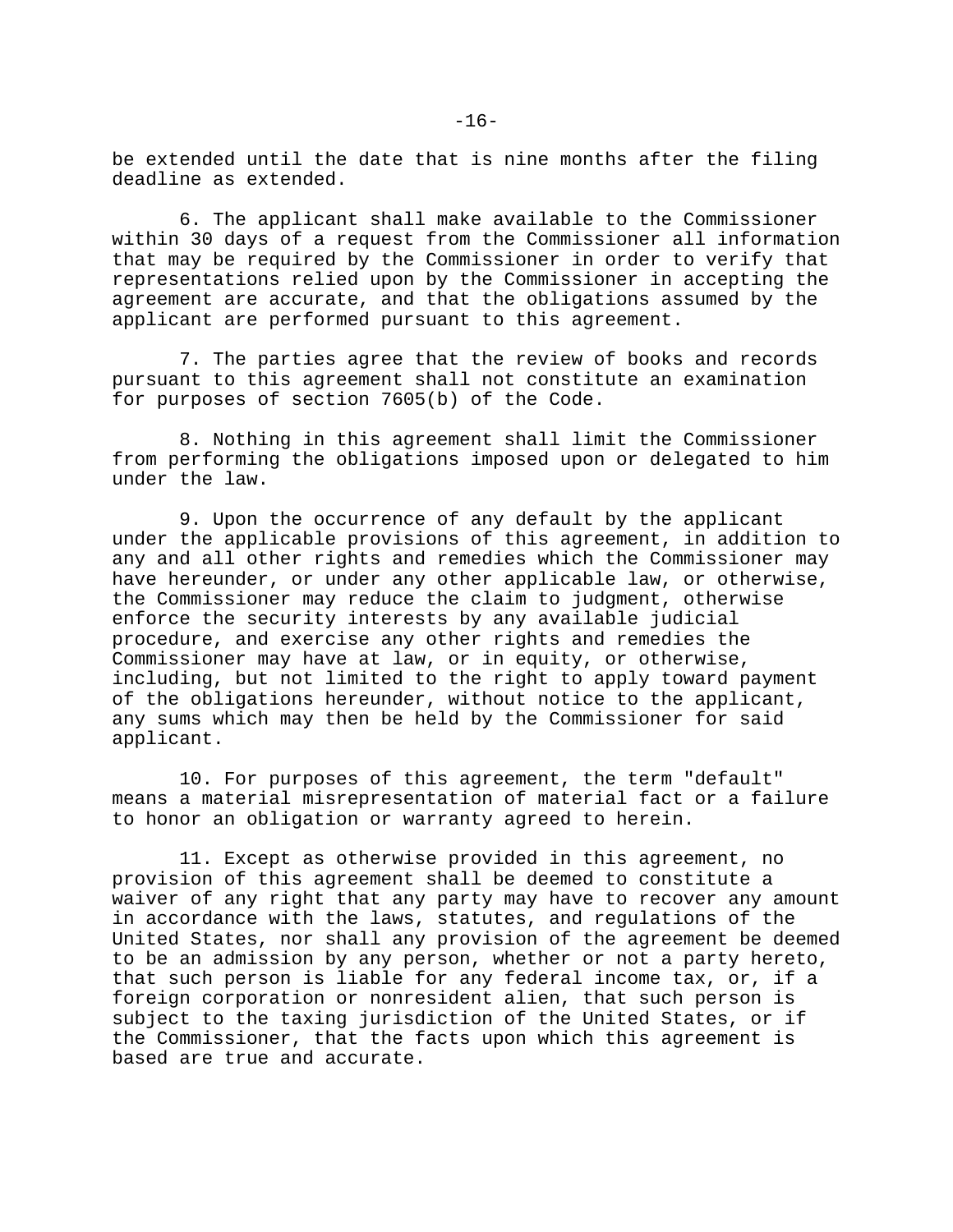12. This agreement and all of its terms and conditions shall inure to the benefit of, and be binding upon, the Commissioner and the applicant, and their respective successors.

13. All notices, instructions and other communications ("Notices") required or permitted to be given, forwarded, or transmitted hereunder or necessary or convenient in connection herewith shall be in writing and addressed to:

```
Internal Revenue Service Center
P.O. Box 21086
DP 8731 FIRPTA Unit
Philadelphia, PA 19144-0586
   or
```
To [the applicant: the applicant's address etc]. and shall be deemed to have been given only when delivered personally or by private delivery service as designated by the Internal Revenue Service under I.R.C. '7502(f) (see Notice 99-41, 1999-35 I.R.B. 325, or its successor for a listing of private delivery services); or sent by first class U.S. mail (postage pre-paid, by registered or certified mail, return receipt requested); or sent by cable, telex, telegram or facsimile transmission (for example, telecopier) and confirmed by letter mailed the same day to the party receiving the notice. Any notice sent by mail to or from a place outside the continental United States shall be sent by air mail. Any notice sent by cable, telegram, or telex may be addressed to any published cable, telegram, or telex address that the addressee may have specified by notice to all the signatories. Any signatory may change the address or addresses to which communications are to be directed to it by giving written notice of such change to the persons above specified in the manner provided above, provided, however, that [the applicant] may establish or change an address to which notices are to be directed only if the new address is the address of [the applicant] itself or the address of a person with power of attorney to act for [the applicant] with respect to the disposition or distribution described in paragraph 2.

14. This agreement may not be amended, modified, superseded, or canceled and none of the terms hereof may be waived, except by a written instrument executed by the Commissioner and the other party or parties hereto sought to be charged thereby. In the case of a waiver of the breach of any term contained in this agreement in any one or more instances, the waiver shall be neither deemed to be nor construed as a further or continuing waiver of any such breach or term or any other term contained in this agreement.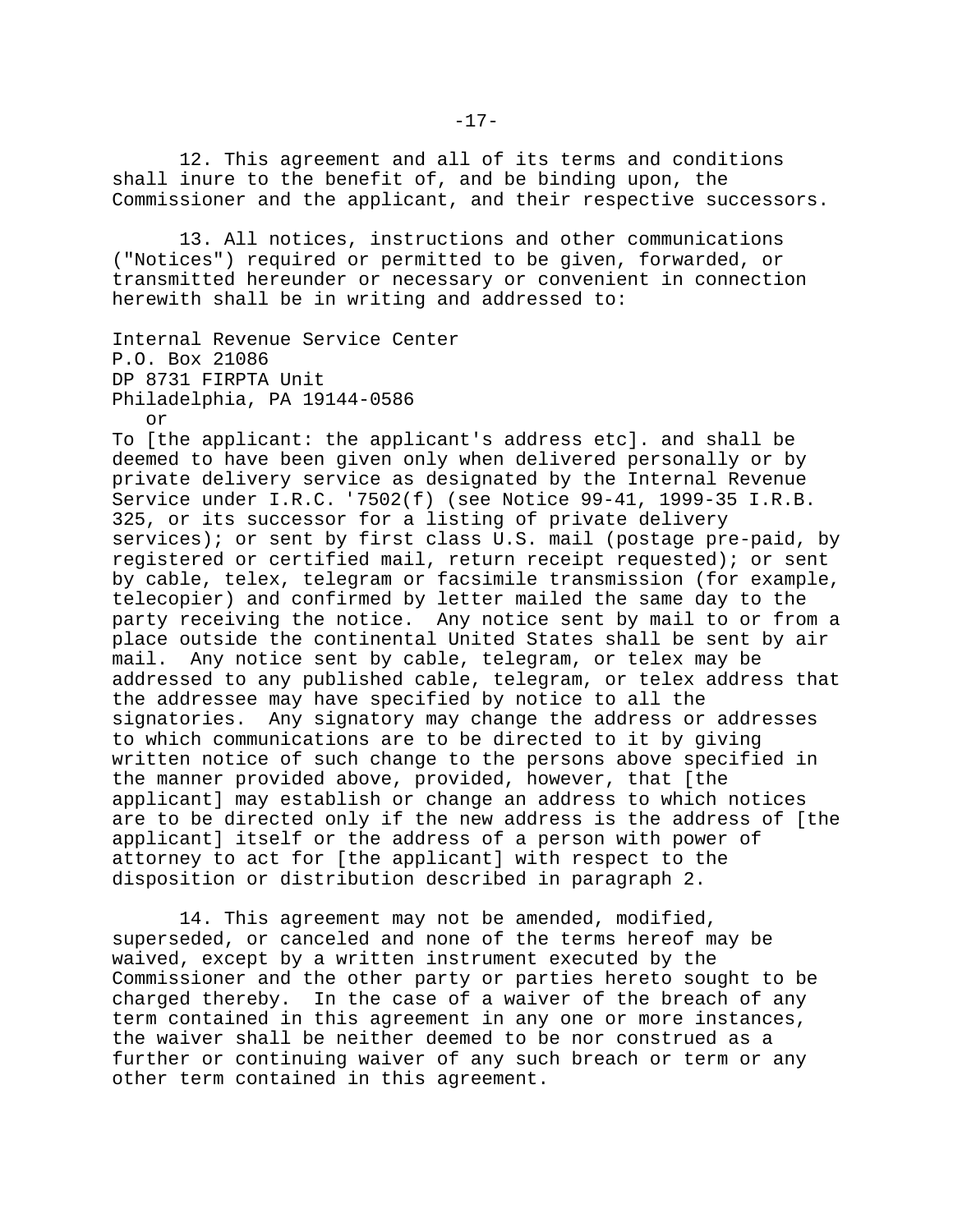15. This agreement may be in any number of counterparts with all the counterparts together constituting one and the same agreement.

16. The term "Commissioner" as used herein also shall include any successors in office, and any and all agents or employees thereof duty authorized for the purpose.

17. This agreement shall not be binding upon any signatory hereto until it has been signed by the Commissioner and the Commissioner has received counterparts thereof duly executed by each of the signatories whose names appear at the end of this agreement.

18. No provision of this agreement shall relieve any party or person of any obligation or liability under the internal revenue laws of the United States, except as specifically provided in this agreement.

19. This agreement is made without prejudice to the assertion and/or collection of tax liabilities other than for any tax imposed by section  $871(b)(1)$  or  $882(a)(1)$  of the Code on any gain realized by the transferor on the disposition of the subject United States real property interest.

20. This agreement shall be governed, construed, and enforced in accordance with the laws of the United States of America and, where applicable, the laws of the State of [insert applicable local jurisdiction.]

21. It is agreed that nothing herein shall be construed to increase, decrease, or otherwise affect in any way the substantive tax liability of the taxpayer under any other provision of the Code.

22. The Commissioner will not, in part or in full, release, subordinate, or return the security held with respect to this agreement except upon the payment of any liability determined to be due or upon the deposit of an acceptable amount of estimated tax or upon a showing to the satisfaction of the Commissioner that the liability is zero.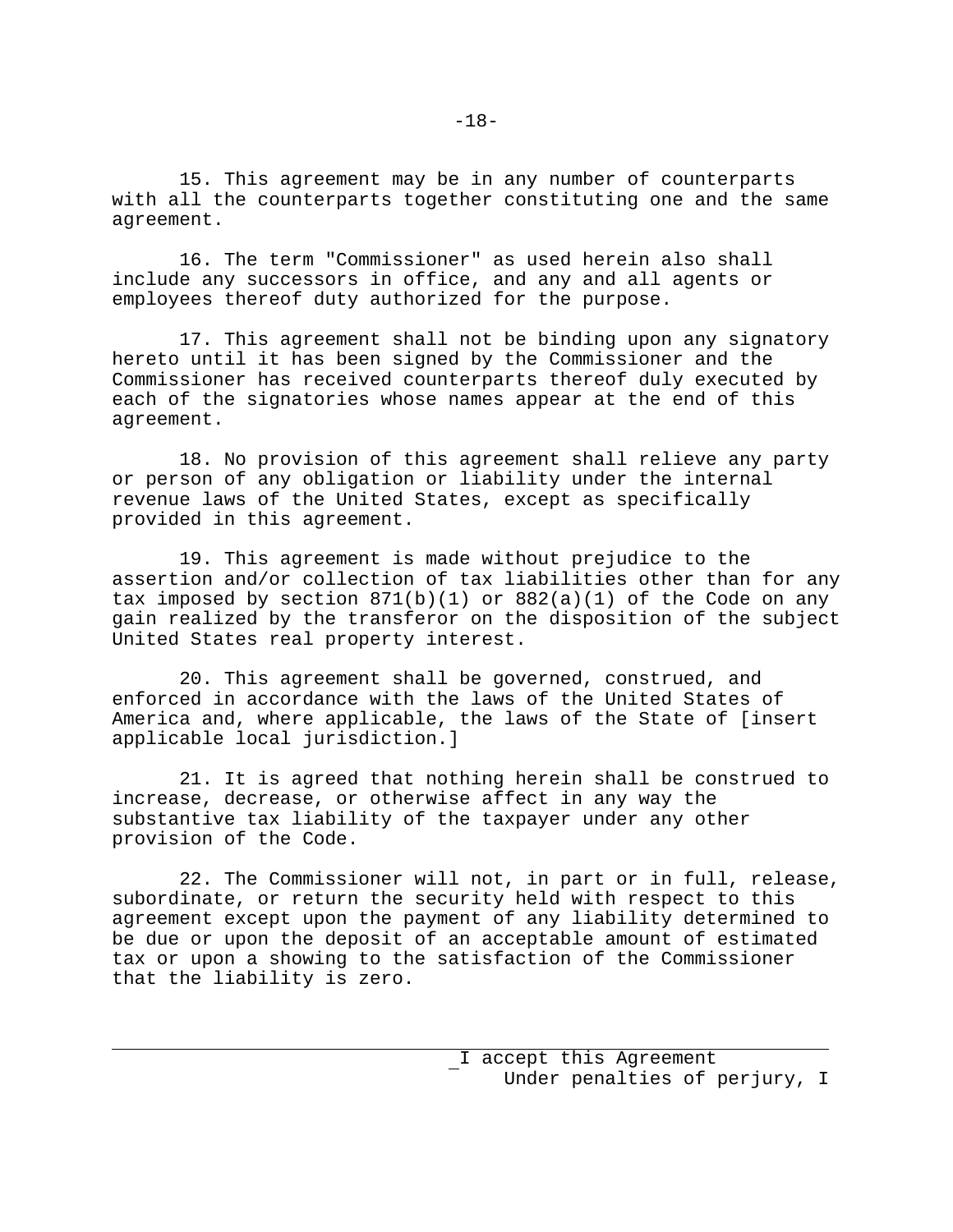declare that I have examined this Agreement, related exhibits, schedules and statements and to the best of my knowledge and belief it is true, correct and complete.

Signature Signature of Signatory/Power of Attorney

Title

[Commissioner or person acting on behalf of the Commissioner]

## **SEC. 6. SECURITY**

.01 Major types of security. There are four major types of security acceptable to the Service. These are:

1. Bond with surety or guarantor.

The Service may accept as security with respect to a transferor's tax liability a bond that is executed with a satisfactory surety or guarantor. Only the following persons may act as surety or guarantor for this purpose:

- (a) A surety company holding a certificate of authority from the Secretary as an acceptable surety on Federal bonds, as listed in Treasury Department Circular No. 570, published annually in the Federal Register on the first working day in July and as supplemented from time to time thereafter;
- (b) A person who is engaged within or without the United States in the conduct of a banking, financing, or similar business under the principles of section 1.864-4(c)(5) of the regulations, and who is subject to U.S. or foreign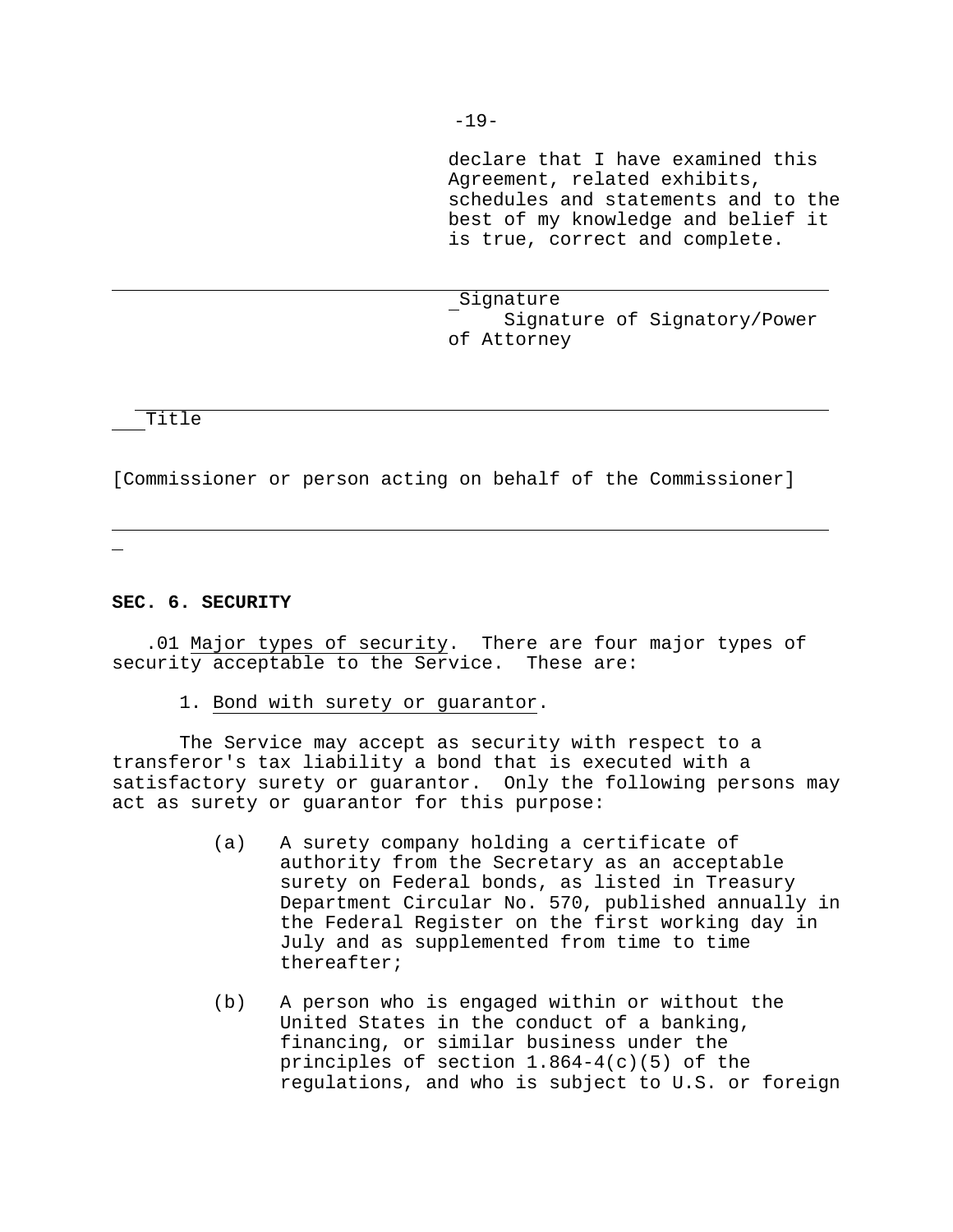(local or national) regulation of such business, if that person is otherwise acceptable to the Service; and

(c) A person who is engaged within or without the United States in the conduct of an insurance business that is subject to U.S. or foreign (local or national) regulation, if that person is otherwise acceptable to the Service.

2. Bond with collateral. The Service may accept as security with respect to a transferor's tax liability a bond that is secured by acceptable collateral. All collateral must be deposited with a responsible financial institution acting as escrow agent, or in the Service's discretion, with the Service. Only the following types of collateral are acceptable:

- (a) Bonds, notes, or other public debt obligations of the United States, in accordance with the rules of 31 CFR Part 225; and
- (b) A certified, cashier's, or treasurer's check, drawn on an entity acceptable to the Service that is engaged within or without the United States in the conduct of a banking, financing, or similar business under the principles of section 1.864- 4(c)(5) of the regulations and that is subject to U.S. or foreign (local or national) regulation of such business.

3. Letter of credit. The Service may accept as security with respect to a transferor's tax liability an irrevocable letter or credit issued by an entity acceptable to the Service that is engaged within or without the United States in the conduct of a banking, financing, or similar business under the principles of section  $1.864-4(c)(5)$  of the regulations and that is subject to U.S. or foreign (local or national) regulation of such business. The Service will accept a letter of credit from an entity that is not engaged in a trade or business in the United States only if such letter may be drawn on an advising bank within the United States.

4. Guarantee. The Service may accept as security with respect to a corporate transferor's tax liability a guarantee of the payment of such liability. The Service will accept such a guarantee only if (a) the corporation providing the guarantee is a corporation, foreign or domestic, any class of the stock of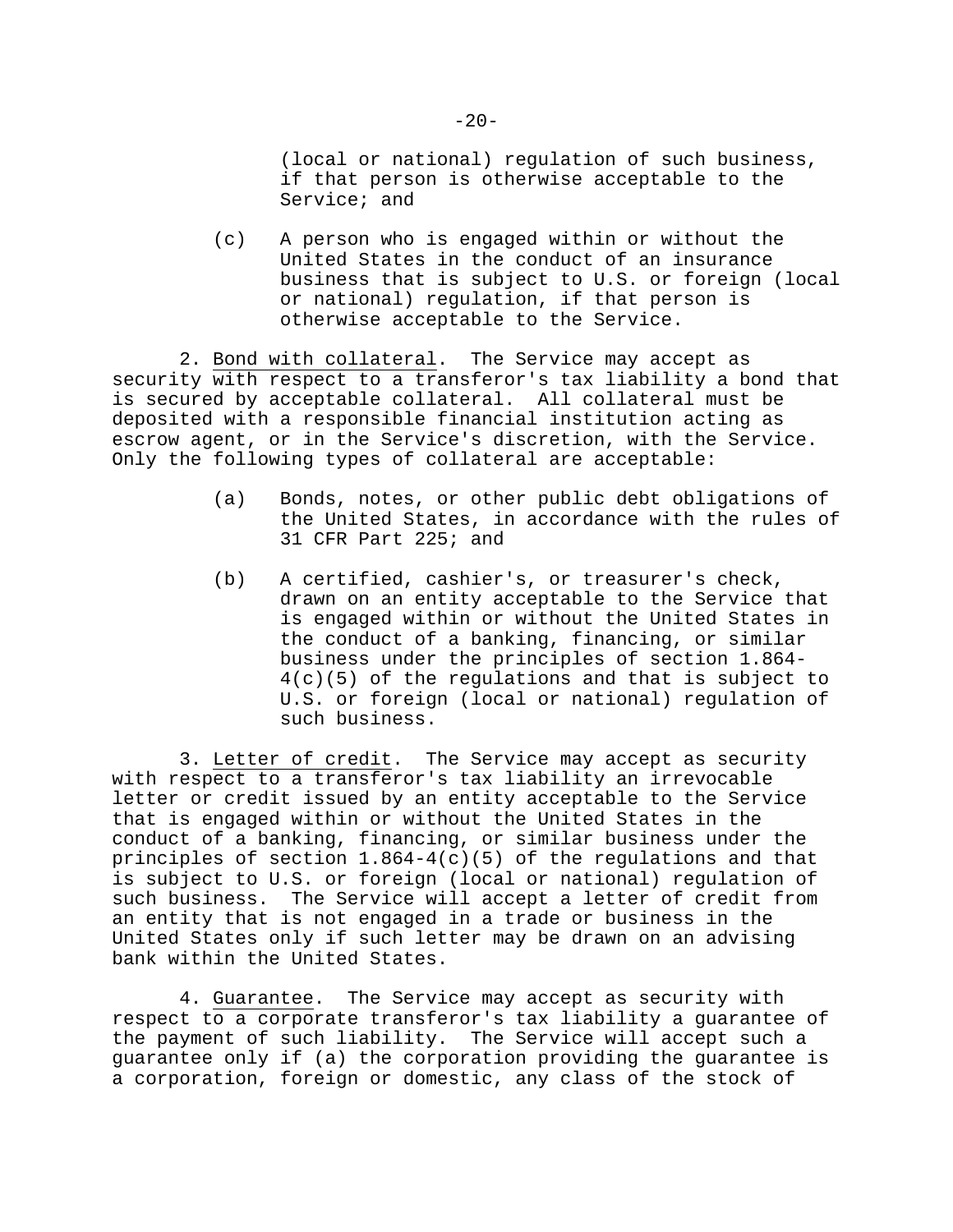which is regularly traded on an established securities market on the date of the transfer; (b) the corporation providing the guarantee (1) is the transferor or holds, directly or indirectly, more than 80 percent of the voting stock of the transferor and (2) is engaged in a trade or business within the United States; and (c) the corporation providing the guarantee has net assets in the United States at least \$25 million in excess of the value of the U.S. real property interest which is being disposed of.

5. Other forms of security. The Service, at its discretion, may in unusual circumstances accept any additional form of security that it finds to be adequate.

.02 Sample Forms. Listed below are sample forms of security instruments that in most circumstances are acceptable to the Service, to be used when requesting a withholding certificate pursuant to section 1.1445-3 of the regulations.

1. BOND WITH SURETY/GUARANTOR

OBLIGATION. The undersigned,  $\blacksquare$ , the Guarantor(s), is (or if more than one, jointly and severally are) irrevocably held and firmly bound to pay the Internal Revenue Service the following portion of any tax (including any penalties, interest, and additions to tax) lawfully due and owing by any person listed below as a specified taxpayer as a result of the disposition or distribution of all or part of the subject interest in U.S. real property listed below as the subject interest(s):

\*\*\*

CONDITIONS OF THIS OBLIGATION. The Internal Revenue Service may demand payment of the secured liability or any portion thereof at any time and for any reason. If the secured liability or requested portion is paid when requested by the Internal Revenue Service, this Guarantee shall be released to the extent so paid; otherwise, it shall remain in full force and effect until released in writing by the Internal Revenue Service.

SUBJECT INTEREST(S): SPECIFIED TAXPAYER(S): SIGNED, SEALED, AND DATED THIS  $day \circ f$  19,

Guarantor [Seal]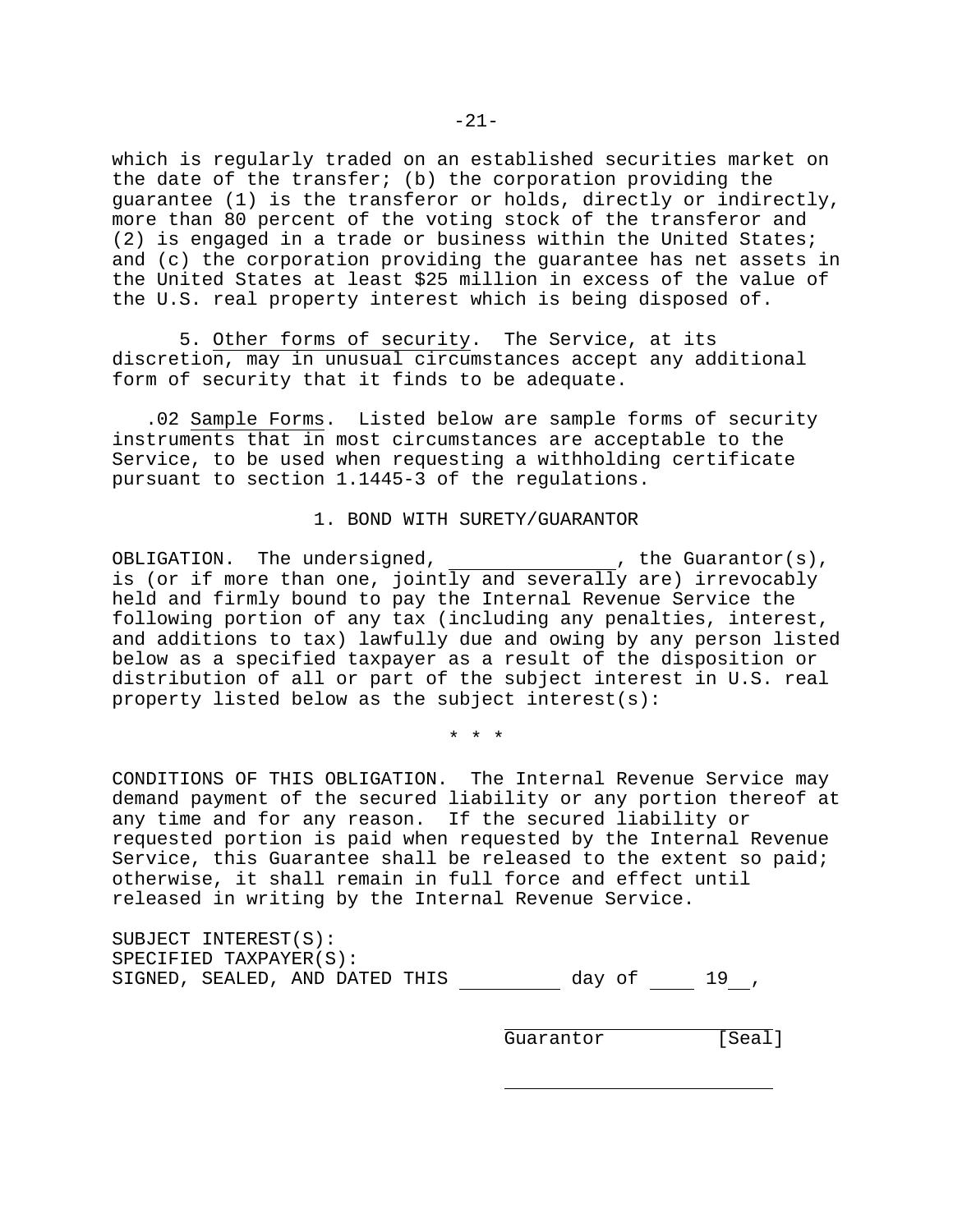-22-

Guarantor [Seal]

Corporate Guarantor

(Corporate Seal) Attest:

By: [Corporate Seal]

Surety/Guarantor

Secretary **Title** 

By: [Corporate Seal]

# 2. BOND WITH COLLATERAL

OBLIGATION: The undersigned, \_\_\_\_\_\_\_\_, the Guarantor(s) (or if more than one, jointly and severally are) irrevocably held and firmly bound to pay the Internal Revenue Service the following portion of any tax (including any penalties, interest, and additions to tax) lawfully due and owing by any person listed below as a specified taxpayer as a result of the disposition or distribution of all or part of the subject interest in U.S. real property listed below as the subject interest(s):

SECURITY: The above-bound Guarantor(s), in order to more fully secure the Internal Revenue Service in the payment of this obligation, hereby pledge(s) as security therefor the following collateral:

\*\*\*

CONDITIONS OF THE OBLIGATION. The Internal Revenue Service may demand payment of the secured liability or any portion thereof at any time and for any reason. If the Guarantor(s) fail(s) to pay the amount requested by the Internal Revenue Service. The Commissioner and his designates are authorized and empowered, in their sole discretion, in whole or in part, to exercise the power of attorney, contemporaneously executed and delivered to collect, sell, transfer, or assign the above described security and apply the funds so received in full or partial satisfaction of any liability for taxes, interest, penalties, or additions to tax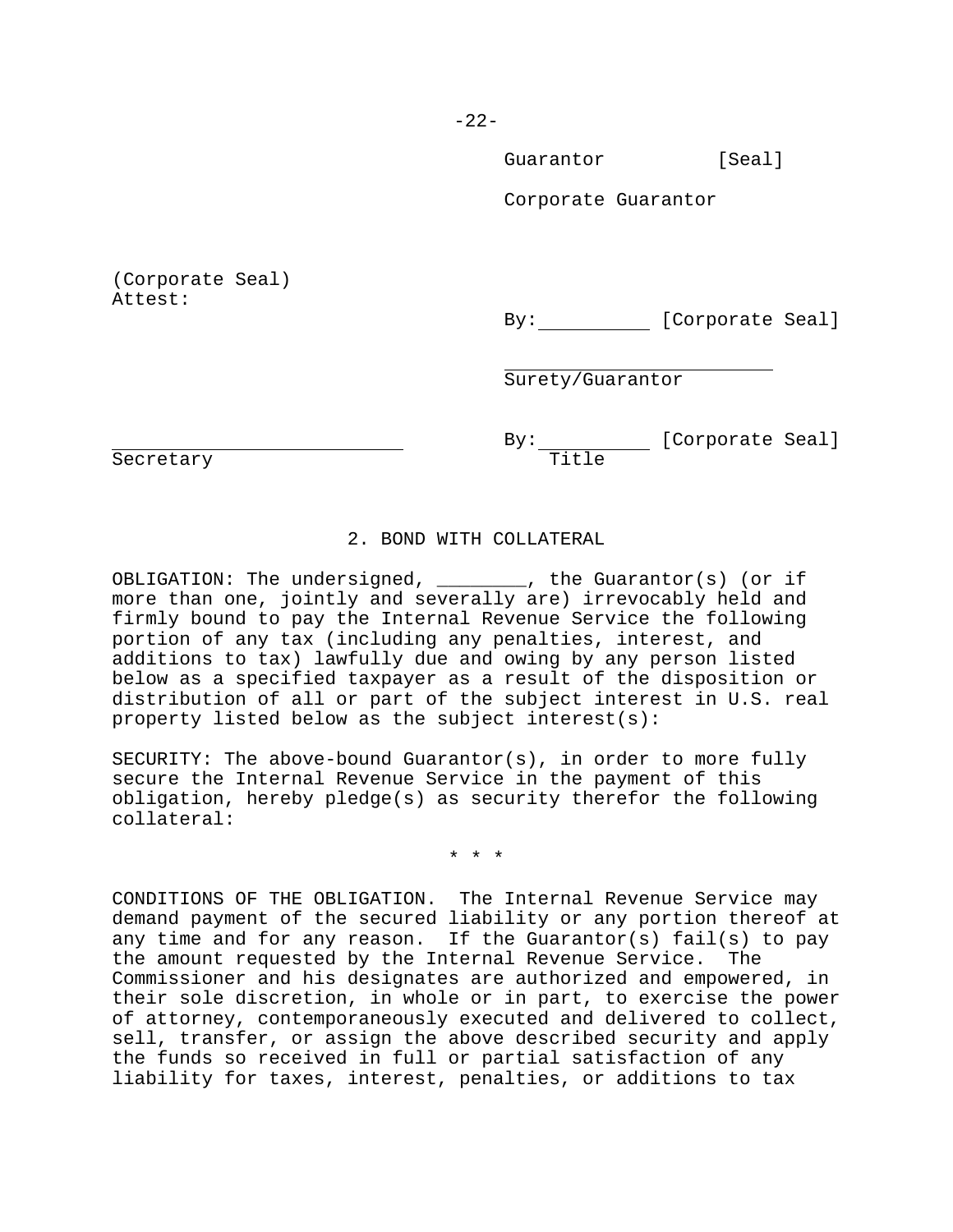secured hereby. If the secured liability or portion requested is paid by the Guarantor(s) when requested by the Internal Revenue Service, this security shall be released to the extent so paid; otherwise, this obligation shall remain in full force and effect until released in writing by the Internal Revenue Service.

SUBJECT INTEREST(S): SPECIFIED TAXPAYER(S): SIGNED, SEALED, and DATED THIS day of 19.

Guarantor [Seal]

Guarantor [Seal]

\_\_\_\_\_\_\_\_\_\_\_\_\_\_\_\_\_\_\_\_\_\_\_\_\_\_\_\_\_\_ Corporate Guarantor

By:

Title [Corporate Seal]

(Corporate Seal) Attest:

Secretary

Individual's power of attorney

3. POWER OF ATTORNEY

I (we)... do hereby constitute and appoint the Commissioner (and his/her designate) as attorney for me (us) and in my (our) name to collect, sell, assign, and transfer the following:

\*\*\*

which has been deposited by me (us) as security for the faithful performance of my (our) bond, which is attached and incorporated by reference, and I (we) agree that, in case of any default in the performance of any of the conditions and stipulations of the bond, my (our) said attorney shall have full power to collect said security or any part thereof, or to sell, assign to another for the purposes of effecting either public or private sale, free from any equity of redemption and without appraisal or valuation notice and right to redeem being waived, and the proceeds of such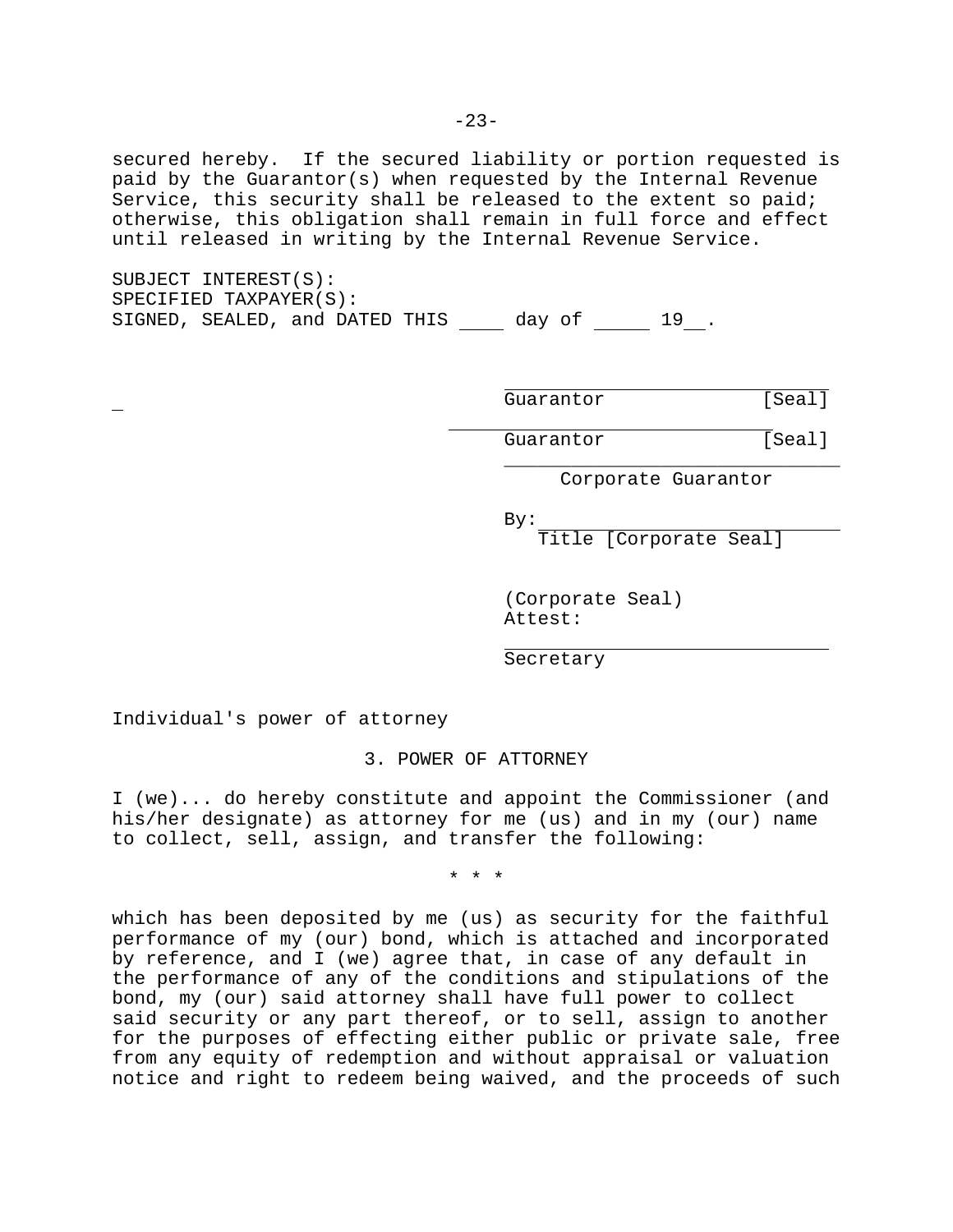sale for collection, in whole or in part, to be applied to the satisfaction of the liability secured by the bond in such manner as may be deemed in the best interest of the United States. I (We) further agree that the authority herein granted is irrevocable. And for myself (ourselves), my (our several) administrators,

executors, and assigns, I (we) hereby ratify and confirm whatever my (our) said attorney shall do by virtue of this power of attorney.

In witness whereof, I (we), herein above named, have executed this instrument and affixed my (our) seal this \_\_\_\_ day of \_\_\_\_\_ , 19\_\_.

State of )

| SEAL] |
|-------|
|       |

|  | v<br>×<br>٠<br>٠ |
|--|------------------|
|  |                  |
|  |                  |

County of ) Before me, the undersigned, a notary public within and for the said county and State, personally appeared... [name(s) of Guarantor(s)], and acknowledged the execution of the foregoing power of attorney. Witness my hand and notarial seal this day of ,

 $19$ .

Notary Public

My Commission expires

Corporation's power of attorney

4. POWER OF ATTORNEY

\_\_\_\_\_\_\_\_, a corporation duly incorporated under the laws of the State of and having its principal office in the city of , State of in pursuance of a resolution of the Board of Directors, of said corporation passed on the day of , 19\_\_, a duly certified copy of which resolution is attached hereto, does hereby constitute and appoint the Commissioner (and his designates) as attorney for said corporation, for and in the name of said corporation, to collect or to sell, assign, and transfer the following:

\*\*\*

which has been deposited by it as security for the faithful performance of the bond, a copy of which is attached, and which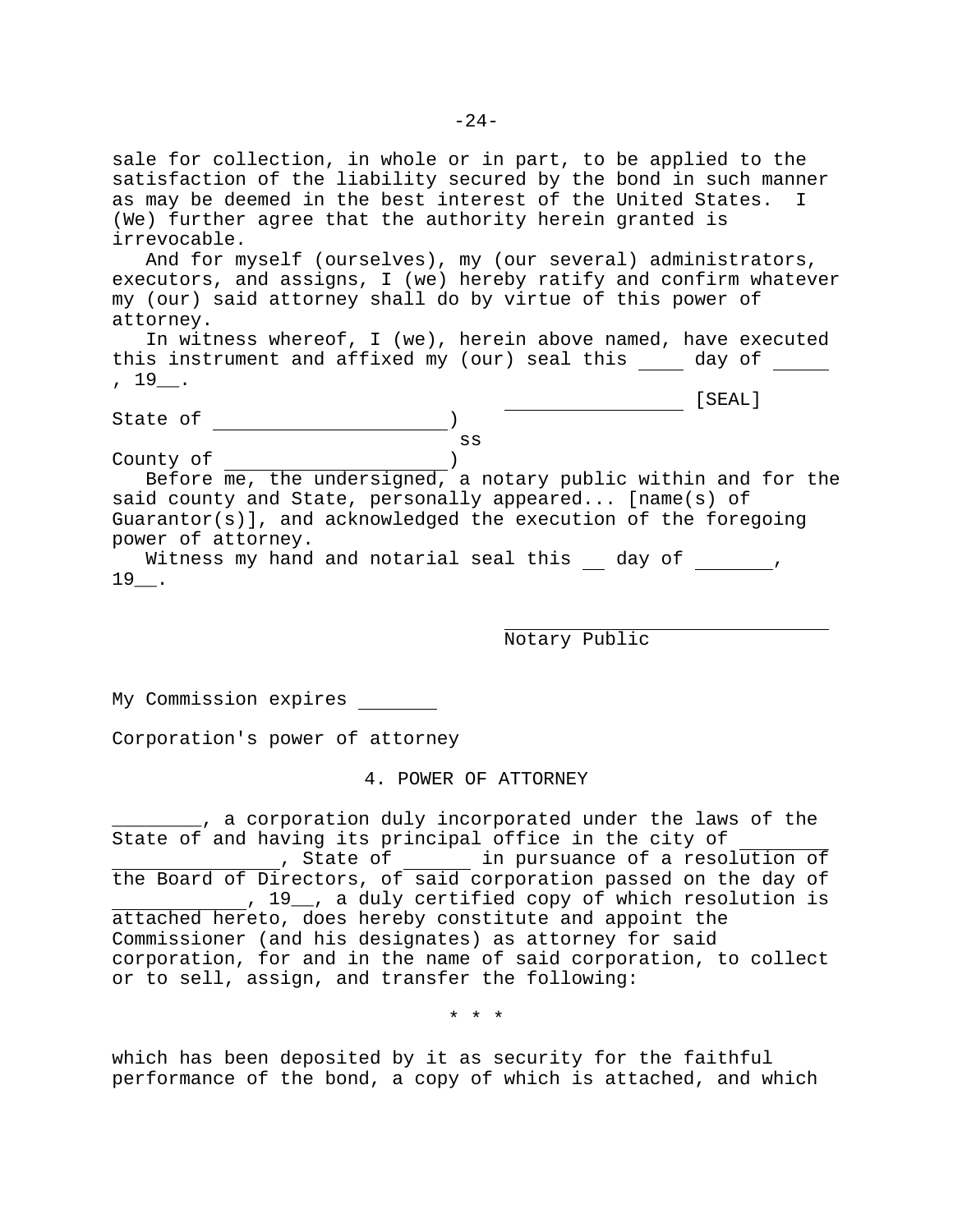is incorporated by reference, and the undersigned agrees that, in case of any default in the performance of any of the conditions and stipulations of the bond, its said attorney shall have full power to collect said security or any part thereof, or to sell, assign, and transfer said security or any part thereof without notice, at public or private sale, or to transfer or assign to another for the purpose of effecting either public or private sale, free from any equity of redemption and without appraisal or valuation, notice and right to redeem being waived, and the proceeds of such sale for collection, in whole or in part, to be applied to the satisfaction of the liability secured by the bond, in such manner as may be deemed in the best interests of the United States. The undersigned further agrees that the authority granted is irrevocable.

And said corporation, hereby for itself, its successors and assigns, ratifies and confirms whatever its said attorney shall do by virtue of this power of attorney.

In witness whereof, The Corporation above named, by (Name and title of officer), duly authorized to execute this instrument has caused the seal of the corporation to be affixed hereto this day of  $\frac{19}{19}$ .

Attest:

(Corporate seal) Secretary

By:

Title

State of )

ss County of )

Before me, the undersigned, a notary public within and for the said county and State, personally appeared \_\_\_\_\_\_\_\_ (name and title of officer), and for and in behalf of said \_\_\_\_\_\_\_\_\_\_\_\_\_\_\_\_\_\_\_\_\_\_\_\_\_\_\_\_\_\_\_\_ corporation, acknowledged the execution of the foregoing power of attorney. Witness my hand and notarial seal this day of \_\_\_\_\_\_\_\_\_\_,

19 .

[Notarial seal]

Notary Public My Commission expires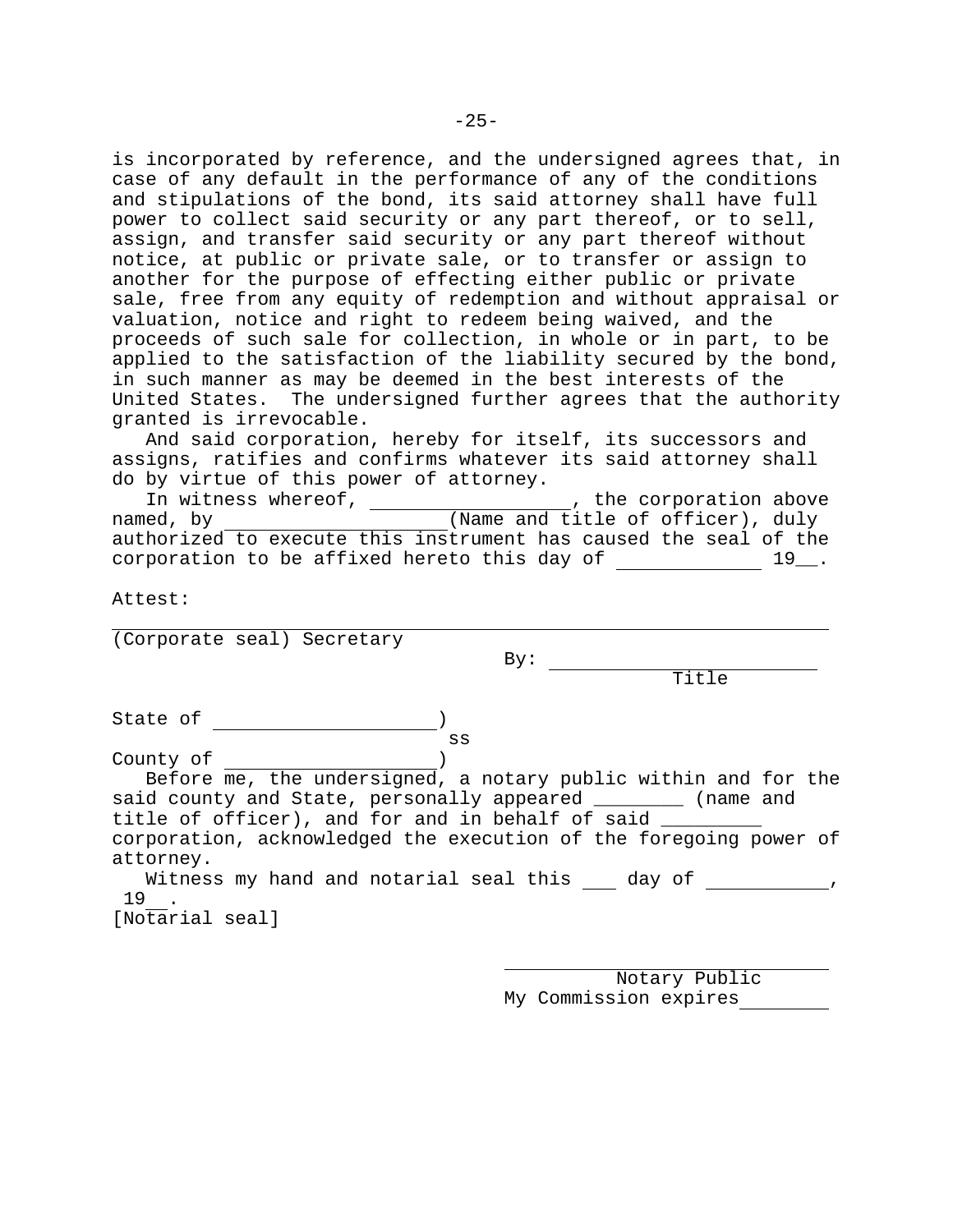-26-

5. LETTER OF CREDIT

Place: Cable Address: Date:

| IRREVOCABLE<br>STANDBY<br>LETTER OF<br>CREDIT                                                                                                                                                                                                                                                                          | All drafts must be marked:<br>Drawn under credit no. |                                   | Advising bank<br>reference to                                   |
|------------------------------------------------------------------------------------------------------------------------------------------------------------------------------------------------------------------------------------------------------------------------------------------------------------------------|------------------------------------------------------|-----------------------------------|-----------------------------------------------------------------|
| Advising bank                                                                                                                                                                                                                                                                                                          | For account of                                       |                                   |                                                                 |
| To beneficiary<br>Internal Revenue Service                                                                                                                                                                                                                                                                             |                                                      |                                   |                                                                 |
| 950 LEnfant Plaza South, S.W.<br>Washington, DC 20224<br>Attention: Collection                                                                                                                                                                                                                                         |                                                      |                                   |                                                                 |
|                                                                                                                                                                                                                                                                                                                        |                                                      |                                   | Expiration<br>date                                              |
|                                                                                                                                                                                                                                                                                                                        |                                                      |                                   | This refers to<br>preliminary<br>cable advice<br>of this credit |
| Gentlemen:                                                                                                                                                                                                                                                                                                             |                                                      |                                   |                                                                 |
| We hereby establish our irrevocable letter of credit in your<br>favor available by your drafts drawn at SIGHT and<br>accompanied by documents specified below: NONE                                                                                                                                                    |                                                      |                                   |                                                                 |
| We hereby engage with you that<br>all drafts drawn under and in<br>compliance with the terms of<br>this credit will be duly honored<br>if drawn and presented for payment<br>at this office on or before the<br>expiration date of this credit.<br>The advising bank is requested to<br>notify the beneficiary without |                                                      | signature of the<br>advising bank | Advising bank's notification<br>Place, date, name, and          |
|                                                                                                                                                                                                                                                                                                                        |                                                      |                                   |                                                                 |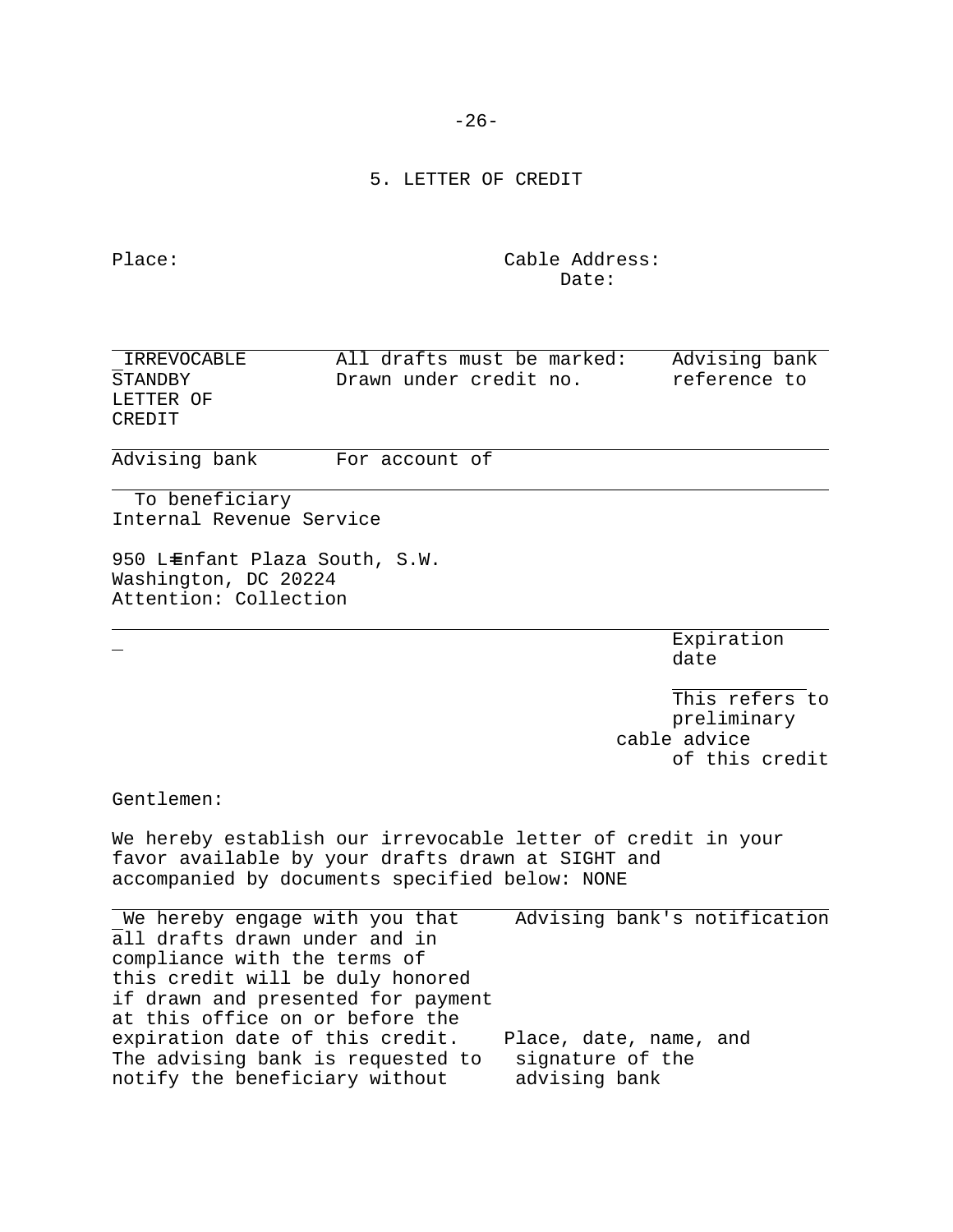adding their confirmation.

Sincerely yours, Authorized counter signature Authorized signature

## 6. GUARANTEE

OBLIGATION: The undersigned, ,

the Guarantor(s), is (or if more than one, jointly and severally are) irrevocably held and firmly bound to pay the Internal Revenue Service the following portion of any tax (including any penalties, interest, and additions to tax) lawfully due and owing by any person listed below as a specified taxpayer as a result of any disposition or distribution taxable by reason of sections  $871(b)(1)$ ,  $882(a)(1)$ , and/or  $897$  of the Code as to all or part of the subject interest in U.S. real property listed below as the subject interest:

CONDITIONS OF THIS OBLIGATION: The Internal Revenue Service may demand payment of the secured liability or any portion thereof at any time and for any reason. If the secured liability or requested portion is paid when requested by the Internal Revenue Service, this Guarantee shall be released to the extent so paid; otherwise, it shall remain in full force and effect until released in writing by the Internal Revenue Service.

SUBJECT INTEREST(S):

SPECIFIED TAXPAYER(S):

| SIGNED, SEALED AND DATED THIS |  |  |  | dav |  |  |  |
|-------------------------------|--|--|--|-----|--|--|--|
|-------------------------------|--|--|--|-----|--|--|--|

| Guarantor | [SEAL] |
|-----------|--------|
|           |        |

Corporate Guarantor By:\_\_\_\_\_\_\_\_\_\_\_\_\_\_\_\_\_\_\_\_\_\_\_\_\_\_\_

[CORPORATE SEAL]

Attest:

Secretary

**SEC. 7. INSTALLMENT SALES**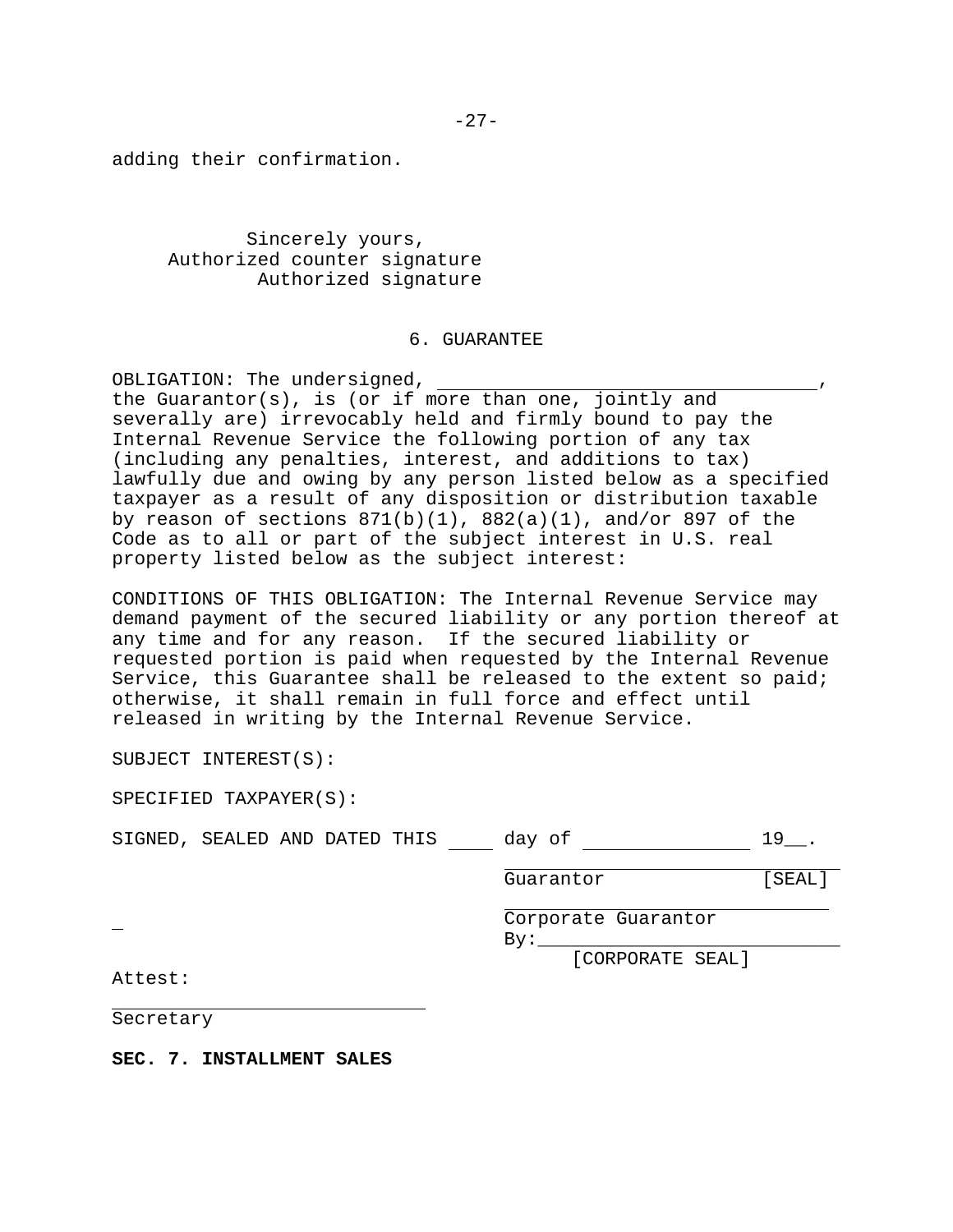01. In general. A transferee as a result of a disposition of a U.S. real property interest occurring after December 31, 1984, is required to satisfy its withholding obligation based on the amount realized regardless of the amount of the payment by the transferee. If the transferor is a person other than a dealer and will report gain from the disposition under section 453 of the Code, a withholding certificate that permits the transferee to withhold at a reduced rate may be obtained under the rules of this section. Any withholding certificate must provide for payment of the interest on the deferred tax liability under section 453A(c) of the Code when applicable. No refund of the amount withheld will be made unless such a withholding certificate is obtained.

.02 Withholding certificate requests. With respect to installment sales subject to withholding under section 1445(a) of the Code, the Service will entertain requests for certificates based on the transferee's agreement to do the following:

1. Withhold and pay over 10 percent, or such lesser amount as determined by the Commissioner, of any down payment, including any liabilities of the transferor assumed by the transferee or liabilities to which the subject U.S. real property interest was subject immediately before and after the transfer;

2. Withhold 10 percent, or such lesser amount as may be determined by the Commissioner, of each subsequent payment and the interest on the deferred tax liability under section  $453A(c)$ of the Code (these amount are in addition to any other amount required to be withheld under section 1441 or 1442);

3. Pay over all amounts withheld using Forms 8288 and 8288- A, including thereon the taxpayer identification number of the transferor; and

4. Notify the Commissioner prior to the disposition or encumbrance of the subject U.S. real property interest, and upon such disposition or encumbrance pay over to the Service the amount remaining to be withheld pursuant to section 1445(a).

5. If the transferor pledges the installment obligation in exchange for all or a portion of the proceeds due on the installment obligation and includes in gross income under section 453A(d) of the Code the net proceeds of the secured indebtedness, the transferee's obligation to withhold under a reduced withholding certificate nevertheless continues until an amended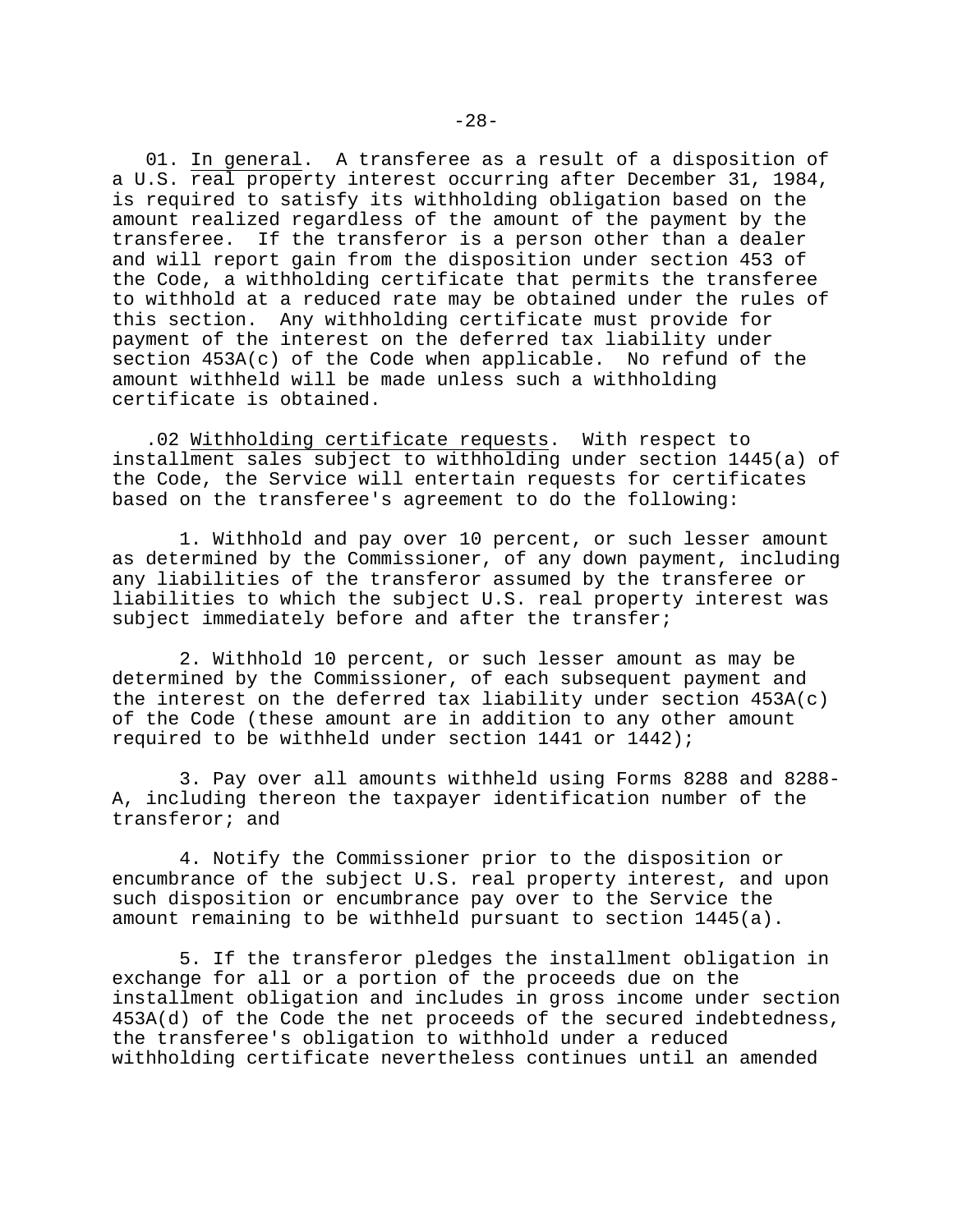withholding certificate is issued even though the transferor includes the proceeds in gross income.

## **SEC. 8. APPLICATION FOR WITHHOLDING CERTIFICATES FOR AMOUNTS REQUIRED TO BE WITHHELD UNDER SECTION 1445(e)**

.01 In general. Pursuant to the provisions of sections 1.1445- $\overline{5(c)}$ , (d), and (e) of the regulations, withholding under section 1445(e) of the Code may be reduced or eliminated pursuant to a withholding certificate issued by the Service in accordance with the rules of section 1.1445-6. A withholding certificate may be issued in cases where adjusted withholding is appropriate, where the relevant taxpayers are exempt from U.S. tax, or where an agreement for the payment of tax is entered into with the Service. If a domestic partnership's transfer of a U.S. real property interest is subject to both section 1445(e)(1) and section 1446, a withholding certificate will not be issued. See Rev. Proc. 89-31, 1989-1 C.B. 899. The term "relevant taxpayer" shall mean any foreign person that will bear substantive income tax liability by reason of a transaction upon which withholding is required under section 1445(e).

.02 Applications. An application for a withholding certificate pursuant to section 1.1445-6 of the regulations must follow the format set forth in section 4.04 of this revenue procedure and provide the information described in sections 4.05 through 4.10, with the following adjustments:

1. The application must include a preliminary item stating that it relates to withholding under section 1445(e) of the Code and specifying the applicable provisions of that section;

2. Item 2(b) of section 4.04 must state whether the applicant is a relevant taxpayer or a person required to withhold (and in what capacity that person is required to withhold; for example, as trustee);

3. Item 2(c) of section 4.04 must provide the required information with respect to each relevant taxpayer with respect to which adjusted withholding is sought; and

4. Information concerning the basis for the issuance of the certificate must be provided with respect to each relevant taxpayer.

.03 Installment sales. With respect to installment sales subject to withholding under section 1445(e) of the Code, the Service will entertain requests for withholding certificates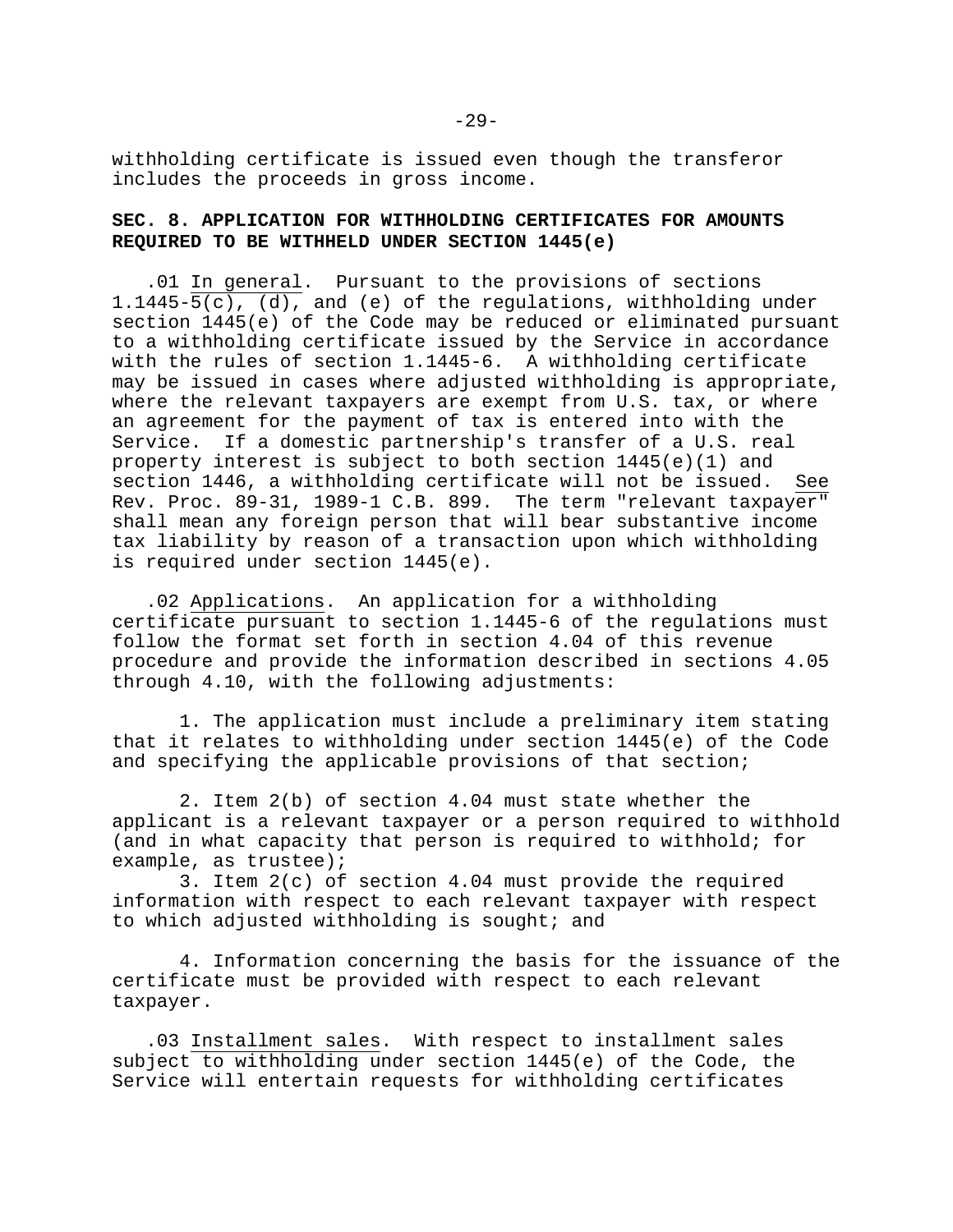based on the entity's or the fiduciary's agreement to do the following:

1. Withhold and pay over a portion, in an amount determined appropriate under section 1445(e) by the Commissioner, of any down payment received, including any liabilities of the entity assumed by the transferee or liabilities to which the subject U.S. real property interest was subject immediately before and after the transfer;

2. Withhold a portion, in an amount determined appropriate under section 1445(e) by the Commissioner, of each subsequent payment received (this amount is in addition to any other amount required to be withheld under sections 1441 or 1442);

3. Pay over all amounts withheld using Forms 8288 and 8288- A, including thereon the taxpayer identification number of the interest holder subject to withholding; and

4. Notify the Commissioner, prior to the disposition or encumbrance of the subject installment obligation, and upon such disposition or encumbrance pay over to the Service the amount remaining to be withheld under section 1445(e).

### **SEC. 9. BLANKET WITHHOLDING CERTIFICATE**

.01 In general. The Commissioner may issue a withholding certificate (blanket withholding certificate) that excuses withholding with respect to multiple dispositions of U.S. real property interests by the transferor or the transferor's legal representative during a period of no more than 12 months. A blanket withholding certificate may be issued if the transferor holding the U.S. real property interests provides a letter of credit as specified in paragraph 1 of this subsection .01 or a guarantee as specified in paragraph 2 of this subsection .01 and enters into an agreement with the Service that meets the requirements of paragraphs 3 and 4 of this subsection .01.

1. For dispositions not subject to section 1445(e) of the Code, the transferor must provide an irrevocable letter of credit in an amount equal to the greater of (i) \$100,000 or (ii) 1O percent of the amount to be realized on the projected dispositions covered by the certificate. For dispositions subject to section 1445(e), the transferor must provide an irrevocable letter of credit in an amount equal to the greater of (i) \$100,000 or (ii) the tax that section 1445(e) would require to be withheld. The letter of credit must meet the requirements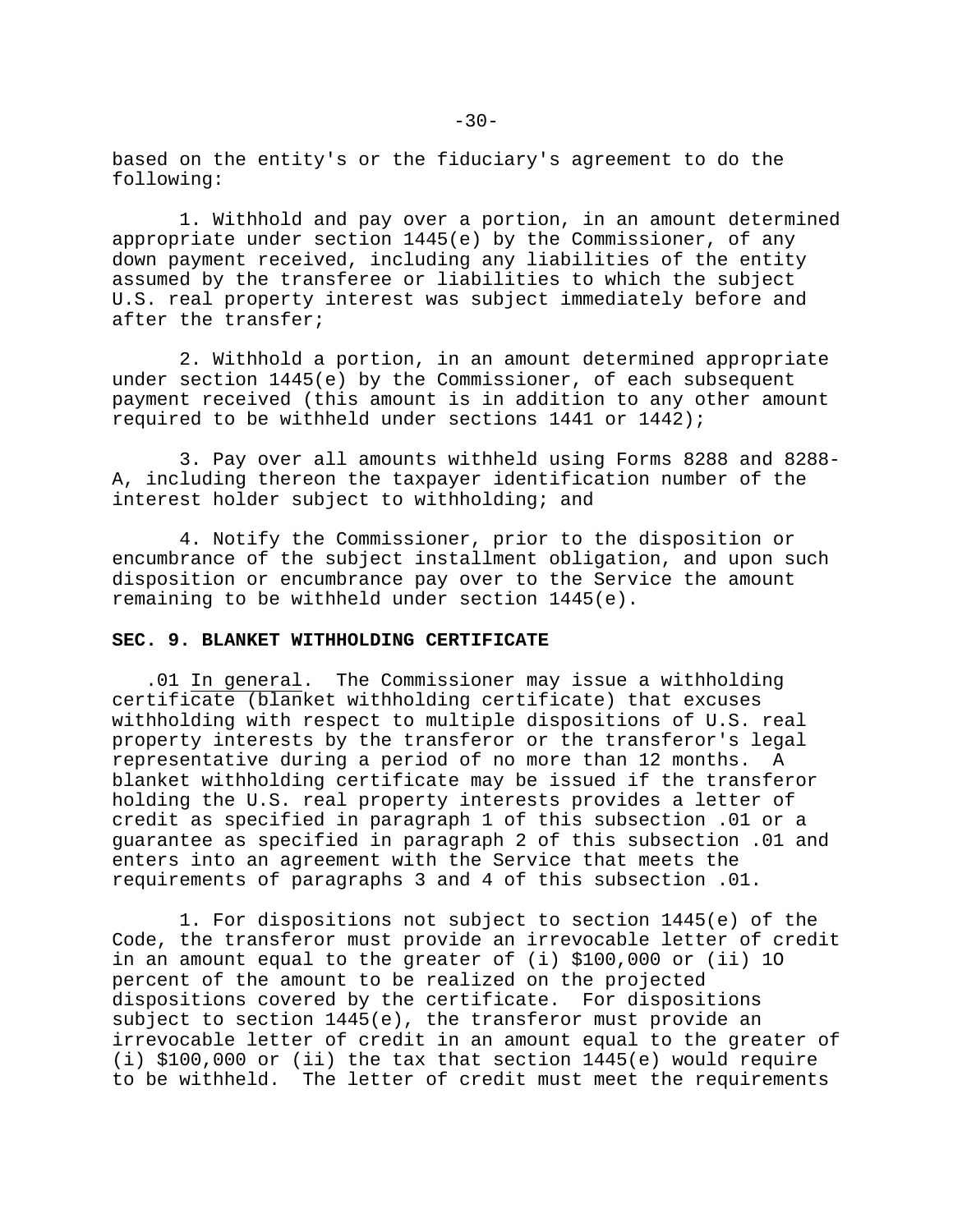of paragraph 3 of subsection 6.01 of this revenue procedure and otherwise must be acceptable to the Commissioner. In addition, the letter of credit by its terms must be valid until at least the last day of the ninth month following the date (including extensions of time) on which a return will be required to be filed with respect to the tax year in which the 12th month covered by the withholding certificate falls. A letter of credit in the form specified in subsection 6.02(5) in most circumstances will be acceptable to the Service when requesting a blanket withholding certificate.

2. Alternatively, the Service may accept as security for a blanket withholding certificate with respect to a corporate transferor's tax liability a guarantee of the payment of such liability. The Service will accept such a guarantee only if (a) the corporation providing the guarantee is a corporation, foreign or domestic, any class of the stock of which is regularly traded on an established securities market on the date of the transfer; (b) the corporation providing the guarantee (1) is the transferor or holds, directly or indirectly, more than 80 percent of the voting stock of the transferor and (2) is engaged in a trade or business within the United States; and (c) has gross assets in the United States at least \$25 million in excess of the U.S. real property interest being disposed of.

Additionally, the transferor corporation must have filed United States corporate income tax returns for the prior consecutive three years and the guarantee otherwise must be acceptable to the Commissioner. The guarantee by its terms must be valid until at least the last day of the ninth month following the date (including extensions of time) on which a return will be required to be filed with respect to the tax year in which the 12th month covered by the withholding certificate falls. A guarantee in the form specified in subsection 6.02(6) will be acceptable to the Service in most circumstances when requesting a blanket withholding certificate.

3. The transferor must provide with the letter of credit described in paragraph 1 of this subsection or the guarantee described in paragraph 2 of this subsection an executed tax payment and security agreement securing the payment of tax with respect to the projected dispositions covered by the blanket withholding certificate. The agreement must generally meet the requirements of subsections 5.02 through 5.05 of this revenue procedure as modified to take account of this subsection 9.01 and otherwise must be acceptable to the Commissioner. The agreement must also list all the U.S. real property interests covered by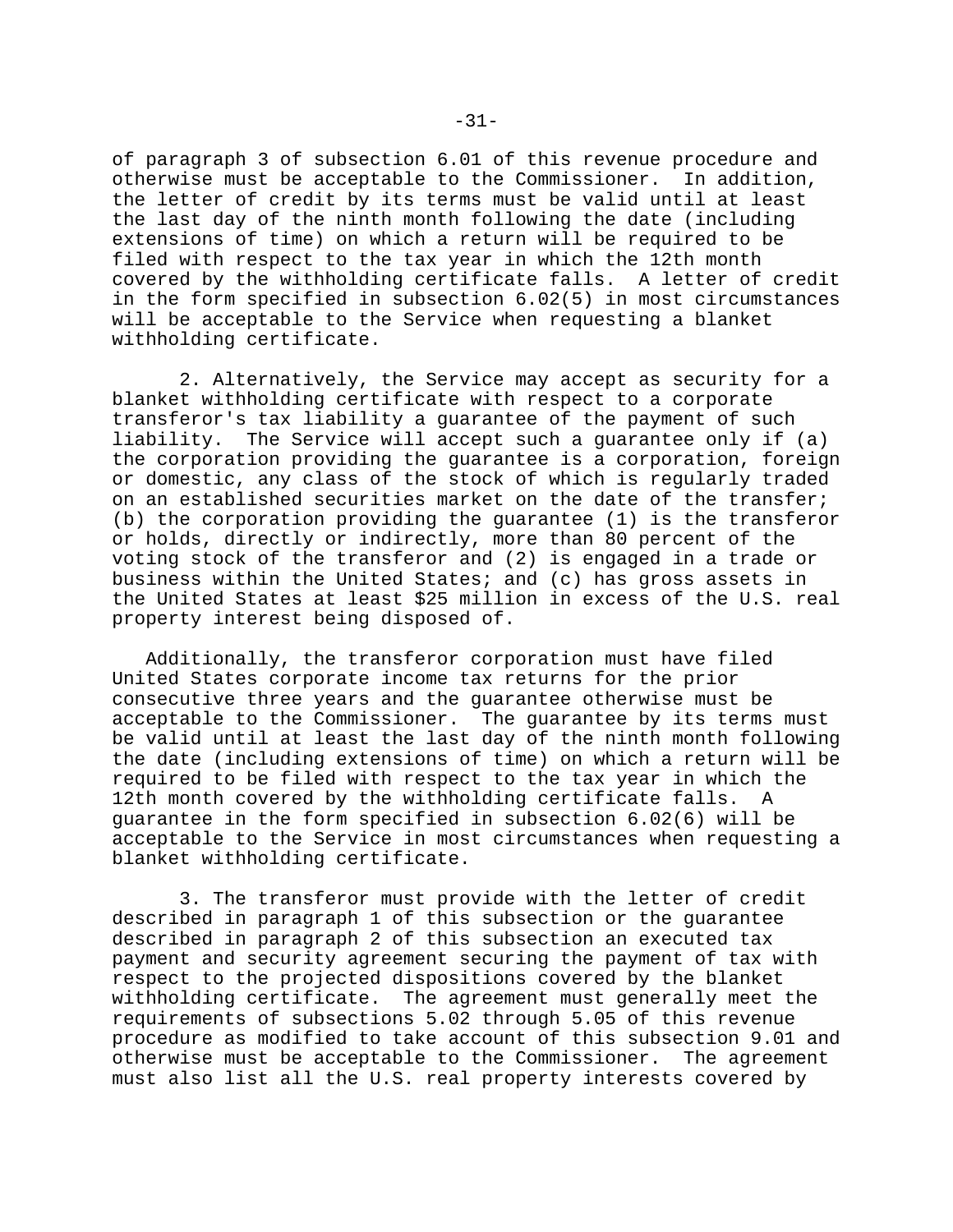the agreement and give a brief description of each interest. In addition, the agreement must contain the terms as to notification of specific dispositions required by paragraph 4 of this subsection 9.01 and must provide that, in the event of a failure by the transferor to provide such notification or to file a return in a timely manner, deposit estimated tax in a timely manner, or to pay tax in a timely manner, with respect to the gain on one or more of the dispositions covered by the certificate, the Commissioner may draw upon the letter of credit or demand payment under the guarantee to satisfy the transferor's liability for any tax imposed by 871(b)(1) or 882(a)(1) of the Code, plus interest and penalties, if any, on any one or more dispositions covered by the certificate.

4. The agreement required by paragraph 3 of this subsection must state that the transferor agrees to notify the Commissioner before or on the date of any disposition of a U.S. real property interest covered by the blanket certificate. The notice shall include the following information:

- (a) The name, legal address, and taxpayer identification number (to the extent required in regulations) of the transferor or the name and legal address of a legal representative of the transferor with the power to bind the transferor with respect to the disposition;
- (b) The name, legal address, and taxpayer identification number (to the extent required in regulations) of the transferee or the name and legal address of a legal representative of the transferee with the power to bind the transferee with respect to the disposition:
- (c) A description of the U.S. real property interest to be transferred and the anticipated date of the transfer;
- (d) The amount that would otherwise have been required to be withheld on the transfer (10 percent of the amount realized unreduced by the maximum tax calculation or for any other reason);
- (e) The cumulative total of amounts that would otherwise have been required to be withheld with respect to dispositions (i) which have already taken place or are scheduled to take place prior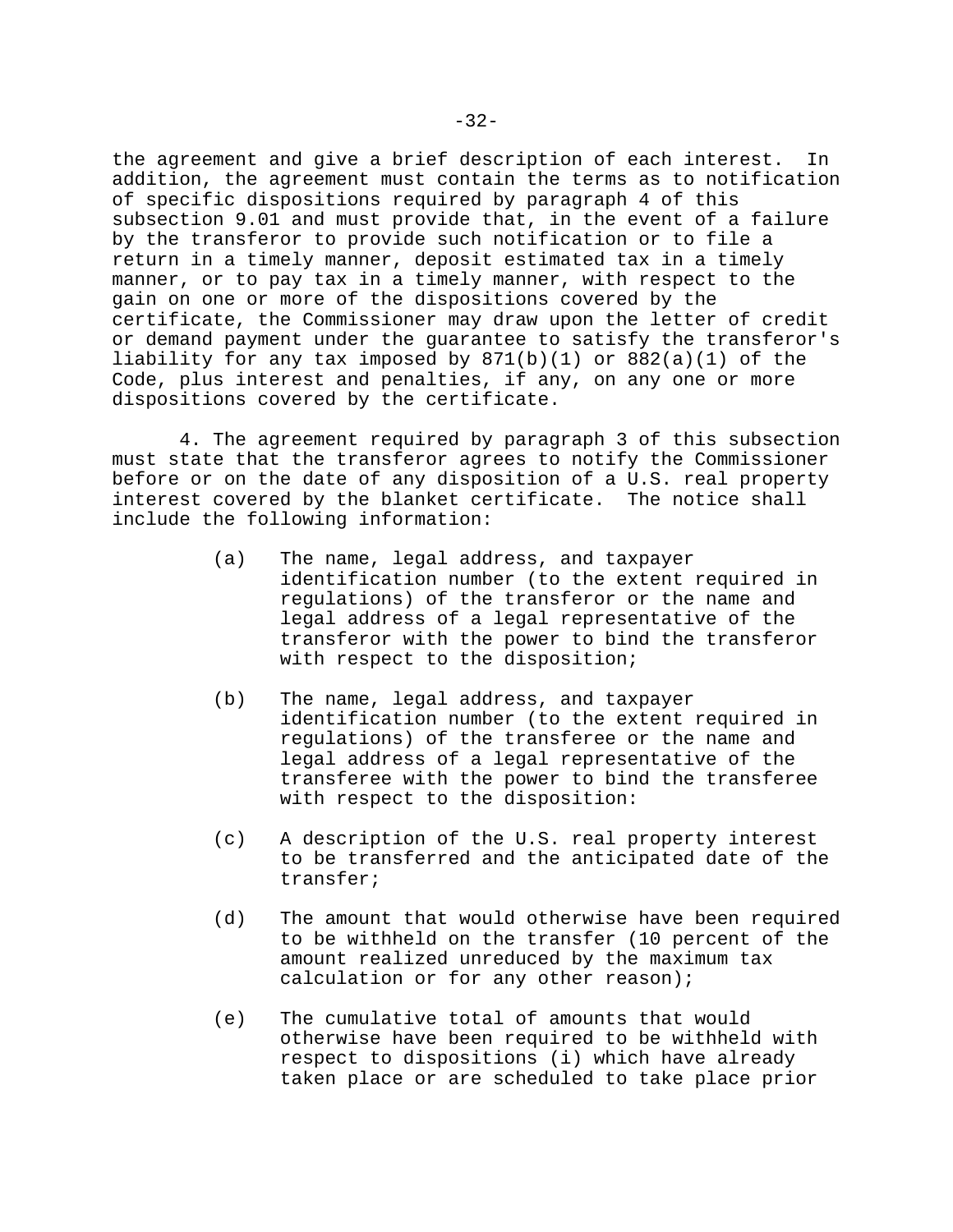to the disposition with respect to which notice is being given and (ii) with respect to which the Commissioner has not sent the notice described in subsection .02(l) below;

- (f) The amount of the original letter of credit provided or the amount the guarantor is bound to pay the Service under the guarantee; and
- (g) A copy of the transferor's withholding certificate, or if the application is pending, a copy of the withholding certificate application.

An agreement in the form prescribed by subsection 5.06 of this revenue procedure in most cases will be acceptable to the Service for purposes of paragraphs 3 and 4 of this subsection 9.01, with the following modifications: (i) The form should reflect and describe, as the "subject interests," the projected dispositions to be covered by the blanket withholding certificate to which the agreement will relate, (ii) paragraph 2 of the form should be modified to state that the agreement is entered into in connection with an application for a blanket withholding certificate and will extend to all dispositions covered by the blanket withholding certificate, (iii) the third sentence of paragraph 2 should be revised to read "Security for the payment of such liability is provided by an irrevocable letter of credit in the amount of \_\_\_\_\_ in accordance with the requirements of subsection 9.01(1) of Rev. Proc. 2000- **[Add number of this revenue procedure]** or by a guarantee in accordance with the requirements of subsection 9.01(2) of Rev. Proc. 2000- **[Add number of this revenue procedure]**," (iv) a new paragraph should be added to the form (designated as paragraph 3, with the other paragraphs being renumbered accordingly), containing the terms of paragraph 4 of this subsection 9.01, and (v) paragraph 5 of the form (paragraph 6 as renumbered) should be revised to read:

"6. In the event of any failure by the transferor or the transferor's legal representative (i) to notify the Commissioner properly, in accordance with paragraph 4, of a disposition of a U.S. real property interest covered by this agreement and the blanket withholding certificate to which it relates, or (ii) to file a return in a timely manner, to deposit estimated tax in a timely manner, or to pay tax in a timely manner, with respect to the gain on one or more dispositions covered by this agreement and such certificate, the Commissioner may draw upon the letter of credit provided or the guarantee as related security under this agreement in full to the extent of the tax imposed by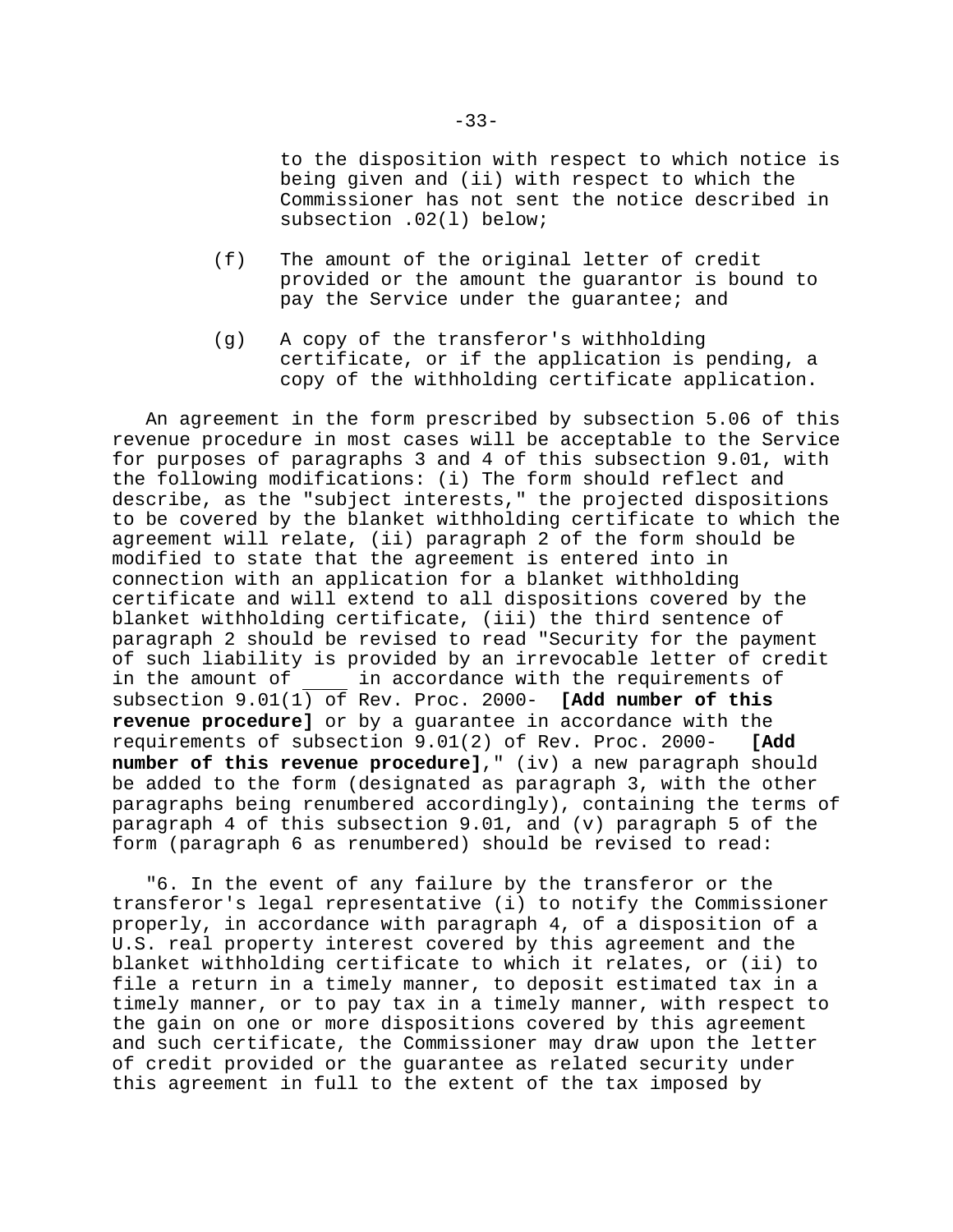section  $871(b)(1)$  or section  $882(a)(1)$  of the Code on any one or more dispositions covered by this agreement and such certificate, plus interest and additions to tax, if any. This amount shall be in addition to any other civil or criminal penalties that may apply with respect to the applicant's use of the withholding certificate in violation of the terms thereof."

.02 Withholding certificates--Provisions. A withholding certificate issued by the Commissioner under this section will state that no withholding is required with respect to any disposition of a U.S. real property interest by the applicant provided that (1) before the date of the transfer, the Commissioner does not provide notice to the person who would otherwise be required to withhold (discussed in paragraph 1 below) that such withholding is required, and (2) the person who would otherwise be required to withhold timely provides the information and material described in paragraph 2 below and the disposition as consummated does not materially fail to correspond to the information so provided.

1. If one of the following conditions occurs, the Commissioner will provide notice to the applicant, and to the person required to withhold, that withholding is required despite the prior issuance of a withholding certificate:

- (a) The applicant's letter of credit or amount under the guarantee, in light of prior dispositions, is not sufficient to cover the amount otherwise required to be withheld on the transfer, or
- (b) The applicant has otherwise violated the provisions of this section.

2. To be exempt from withholding tax liability, the person that would otherwise be required to withhold must, before or on the day of the closing of a transaction, provide a statement to the Commissioner containing the following information and material:

- (a) The name, legal address, and taxpayer identification number (to the extent required in regulations) of the transferee or the name and legal address of a legal representative of the transferee with the power to bind the transferee with respect to the acquisition;
- (b) The name, legal address, and taxpayer identification number (to the extent required in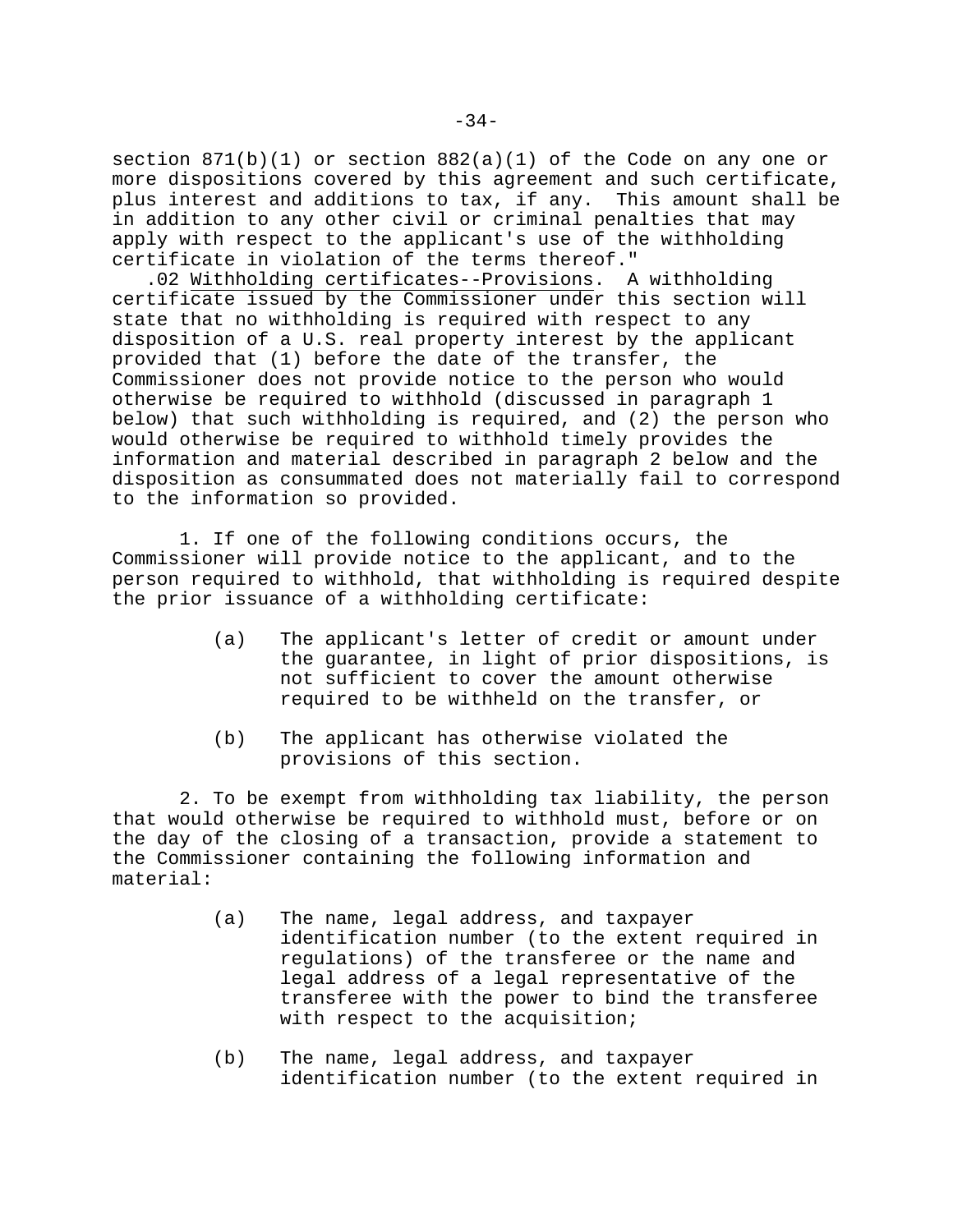regulations) of the transferor or the name and legal address of a legal representative of the transferor with the power to bind the transferor with respect to the acquisition;

- (c) A description of the acquired U.S. real property interest and the anticipated date of the acquisition;
	- (d) The total contract price of the acquired U.S. real property interest; the amount of liabilities, if any, to be assumed by the transferee; and the amount of liabilities, if any, to which the property is to be acquired is subject; and
	- (e) A copy of the transferor's withholding certificate.

.03 Copy of security agreement. The Commissioner will, upon request, provide the transferor with a copy of a security agreement submitted pursuant to paragraph 9.01(2) executed by the Commissioner, but such an executed copy is not needed to establish the validity of the blanket withholding certificate for purposes of the subject disposition. Provided that notice is not given by the Commissioner under section 9.02(1), and provided that the transferee timely provides the required information and materials, the withholding certificate remains valid.

.04 Consequences of failure to notify. In the event of any failure by the transferor or the transferor's legal representative to notify the Commissioner properly, in accordance with section 9.01(3), of a disposition of a U.S. real property interest, or to file a return in a timely manner, to deposit estimated tax in a timely manner, or to pay tax in a timely manner, with respect to the gain on one or more dispositions covered by the blanket withholding certificate, the letter of credit provided under section 9.01(l) or the guarantee provided under section 9.01(2) may be drawn upon in full to the extent of the tax imposed by section  $871(b)(1)$  or section  $882(a)(1)$  of the Code, plus interest and additions to tax, if any, on any one or more dispositions covered by the blanket withholding certificate. This amount shall be in addition to any other civil or criminal penalties that may apply with respect to the applicant's use of the withholding certificate in violation of the terms thereof.

### **SEC. 10. AUTHORIZED REPRESENTATIVE**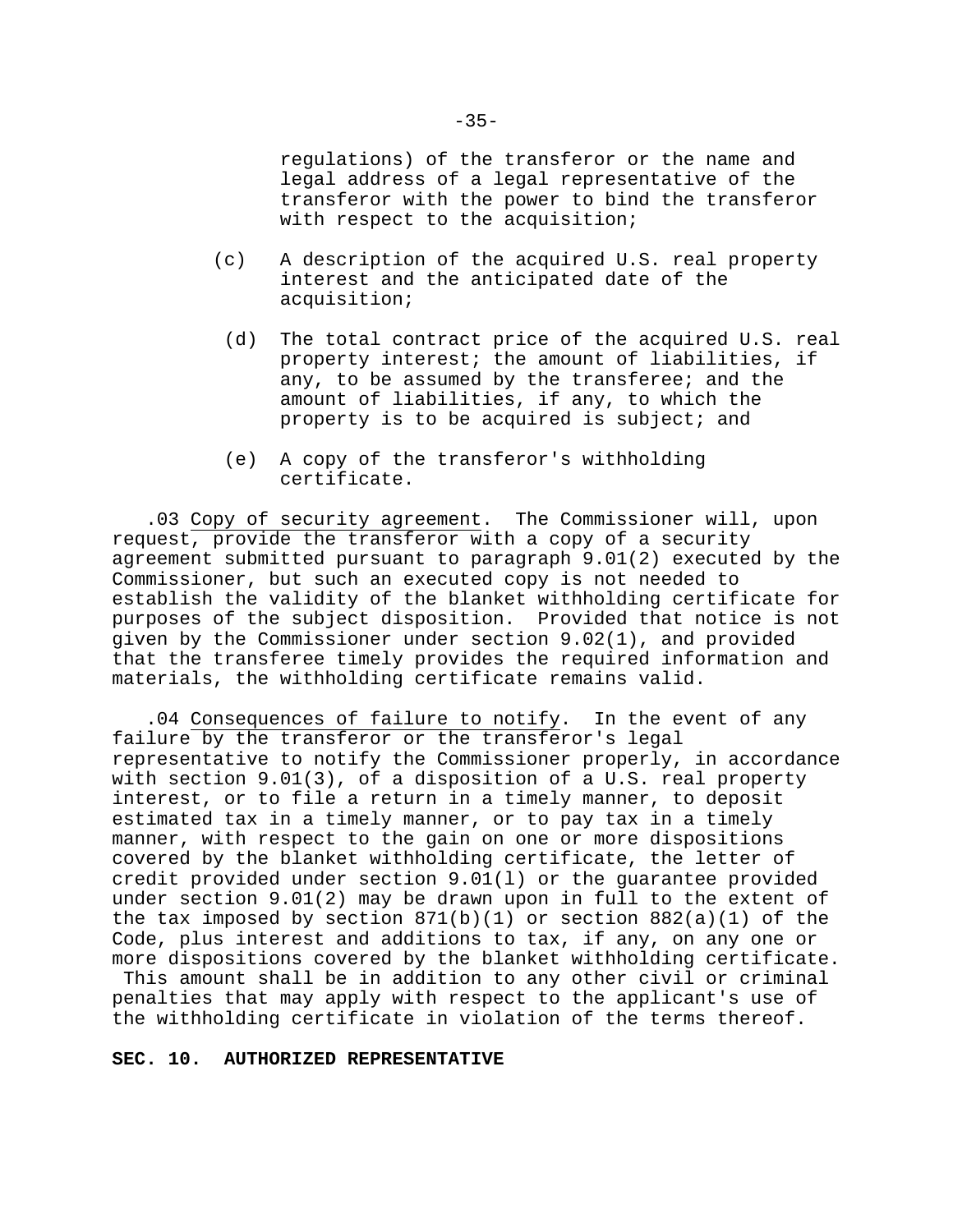In any situation covered by this revenue procedure in which a person acts for or is designated as a legal representative of either a transferor or a transferee, such person must be authorized to so act by a power of attorney on file with the Commissioner. Form 2848 may be used for this purpose.

## **SEC. 11. INQUIRIES**

Address all inquiries to:

Internal Revenue Service Center P.O. Box 21086 Drop Point 8731 FIRPTA Unit Philadelphia, PA 19114-0586

### **SEC. 12. EFFECTIVE DATE**

This revenue procedure is effective for all applications for withholding certificates submitted after **[**the date 30 days after publication of this revenue procedure in the Internal Revenue Bulletin**]**.

## **SEC. 13. EFFECT ON OTHER DOCUMENTS**

Rev. Proc. 88-23, 1988-1 C.B. 32 is superseded **[**as of the date in sec. 12**]**.

#### **SEC. 14. PAPERWORK REDUCTION ACT**

The collections of information contained in this revenue procedure have been reviewed and approved by the Office of Management and Budget in accordance with the Paperwork Reduction Act (44 U.S.C. 3507) under control number 1545-1697.

An agency may not conduct or sponsor, and a person is not required to respond to, a collection of information unless the collection of information displays a valid OMB control number.

The collections of information are contained in sections 4 through 9 of this revenue procedure. This information will be used to enable the Commissioner to determine whether to issue a withholding certificate to an applicant which reduces or eliminates withholding under section 1445 of the Code. The